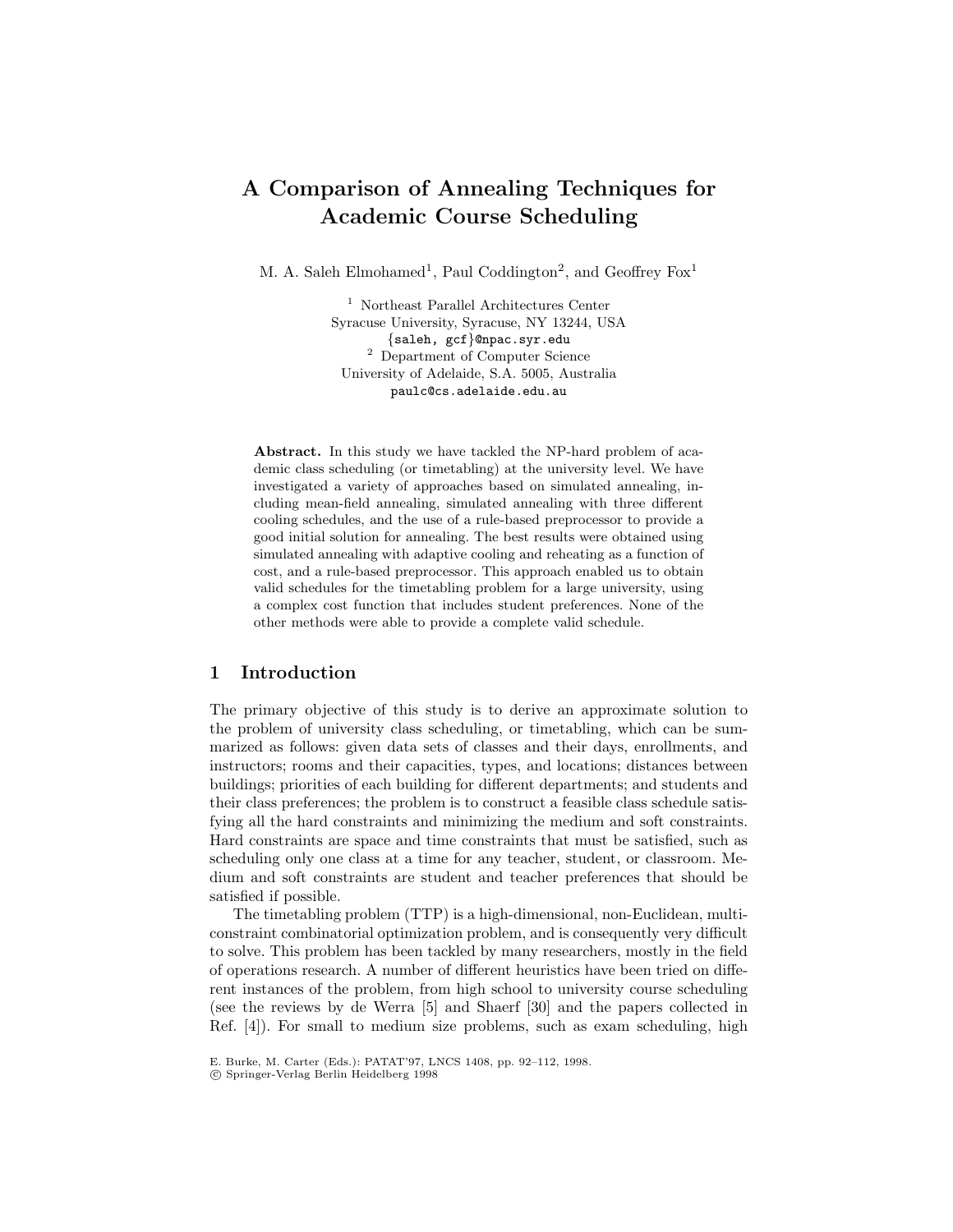school scheduling, or course scheduling for a university department, many of these methods work well. However no particular method has yet been shown to produce good results for real-world problems on a much larger scale, such as scheduling all courses for a large university, which we address in this paper. Also, we are not aware of any large scale study that takes into account constraints due to student preferences, as we have done.

We have used data for classes at Syracuse University. Currently this problem is handled by the university scheduling department in a semi-automated fashion. A scheduling program is used to find a partial solution, and substantial manual effort is required to iterate towards a final solution. Also, when scheduling a certain semester (e.g. fall 1996), a template of a previous semester (e.g. fall 1995) is used as part of the input data.

We have applied the following optimization techniques to this problem:

- 1. A rule-based expert system.
- 2. Mean-field annealing.
- 3. Simulated annealing with geometric cooling.
- 4. Simulated annealing with adaptive cooling.
- 5. Simulated annealing with adaptive cooling and reheating as a function of cost.
- 6. Simulated annealing (using each of the three different cooling schedules) with a rule-based preprocessor to provide a good initial solution.

The best results were obtained using simulated annealing with adaptive cooling and reheating as a function of cost, and with a rule-based preprocessor to provide a good initial solution. Using this method, and with careful selection of parameters and update moves, we were able to generate solutions to the class scheduling problem using real data for a large university. None of the other methods were able to provide a complete valid solution.

# **2 The Timetabling Problem**

Timetabling is the assignment of time slots to a set of events, subject to constraints on these assignments. The NP-complete *professors and classes* timetabling problem [7,13,14] is a constraint satisfaction problem that can be briefly stated as follows:

For a certain school with  $N_p$  professors,  $N_q$  classes,  $N_x$  classrooms and lecture halls, and  $N_s$  students, it is required to schedule  $N_l$  professor-class pairs within a time limit of  $N_t$  time slots producing a legal schedule. A legal schedule needs to be found such that no professor, class, or student is in more than one place at a time, and no room is expected to accommodate more than one lesson at a time or more students than its capacity.

The constraints for this problem can be hard, medium or soft. The medium and soft constraints have an associated cost (or penalty), and if they are not satisfied, the goal is to minimize this cost. Soft constraints have a lower priority (and thus lower cost) than medium constraints. The hard constraints must be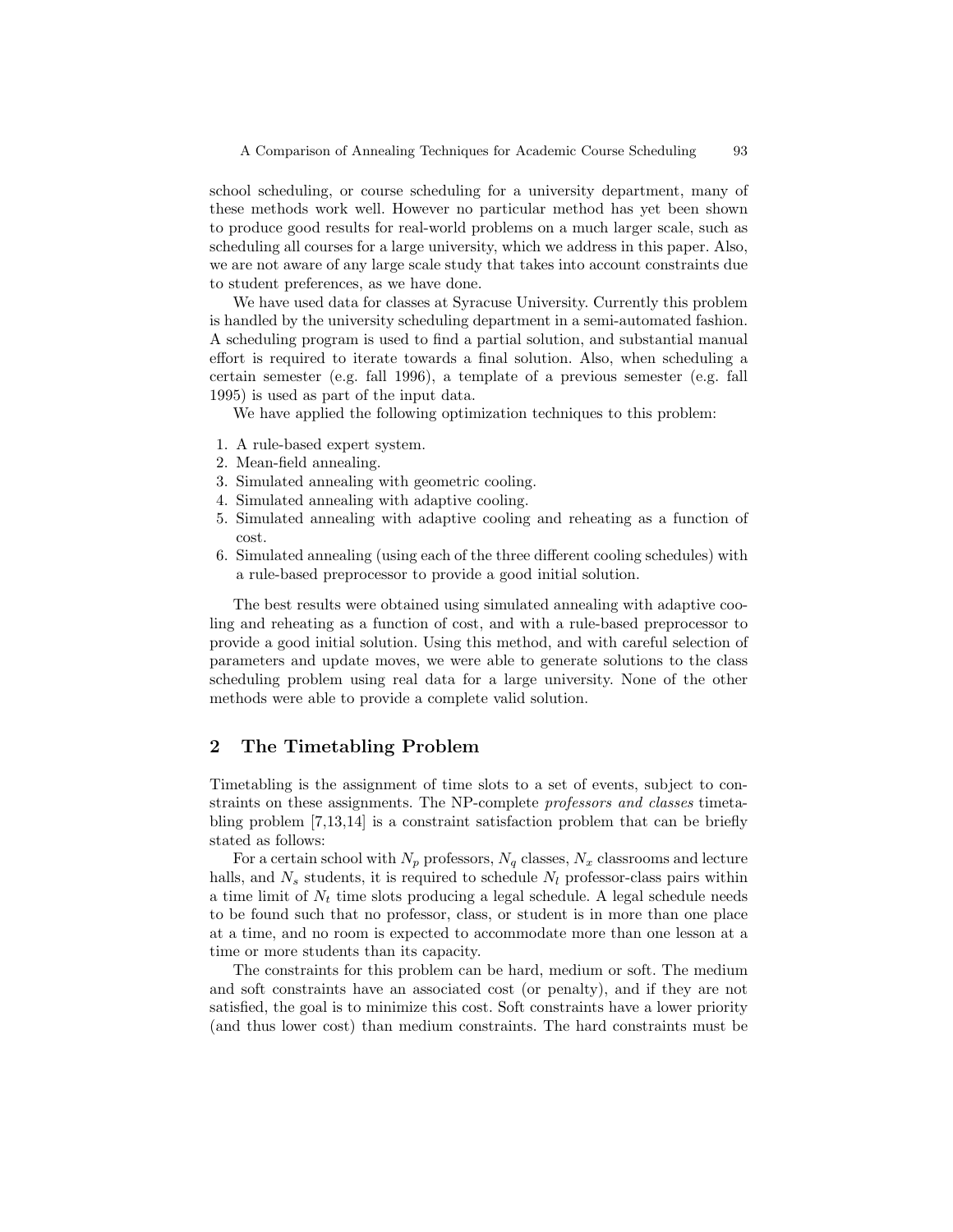satisfied, so their associated cost must be reduced to zero. A feasible schedule is one that satisfies all the hard constraints.

**Hard constraints** are usually constraints that physically cannot be violated. This includes events that must not overlap in time, such as:

- **–** classes taught by the same professor,
- **–** classes held in the same room,
- **–** a class and a recitation or a lab of the same class.

Another examples are space or room constraints:

- **–** A class cannot be assigned to a particular room unless the capacity of the room is greater than or equal to the class enrollment.
- **–** Some classes, such as laboratories, require a certain type of room.

**Medium constraints** are usually considered to be those constraints that fall into the gray area between the hard and soft constraints [9]. In our implementation, we define medium constraints to be constraints such as time and space conflicts which, like hard constraints, cannot physically be violated (for example, it is not possible for one person to be in two different classes at the same time). However we consider these constraints to be medium rather than hard if they can be avoided by making adjustments to the specification of the problem. The primary example is student preferences. We cannot expect to be able to satisfy all student class preferences, in some cases, certain students will have to adjust their preferences since certain classes will clash, or will be oversubscribed.

Medium constraints have a high penalty attached to them, although not as high as that associated with the hard constraints. In the final schedule the penalty of these constraints should be minimized and preferably reduced to zero. Some examples of medium constraints are:

- **–** Avoid time conflicts for classes with students in common.
- **–** Eligibility criteria for the class must be met.
- **–** Do not enroll athletes in classes that conflict with their sport practice time (of course, depending on the sport).

**Soft constraints** are preferences that do not deal with time conflicts, and have a lower penalty (or cost) associated with them. We aim to minimize the cost, but do not expect to be able to reduce it to zero. Some examples are:

- **–** For each student, balance the three-day (*Mon, Wed, Fri*) as well as the twoday (*Tue, Thu*) schedules.
- **–** Balance or spread out the lectures over the week.
- **–** Classes may request contiguous time slots.
- **–** Balance enrollment in multi-section classes.
- **–** Lunch and other break times may be specified.
- **–** Professors may request periods in which their classes are not taught.
- **–** Professors may have preferences for specific rooms or types of rooms.
- **–** Minimize the distance between the room where the class is assigned and the building housing its home department.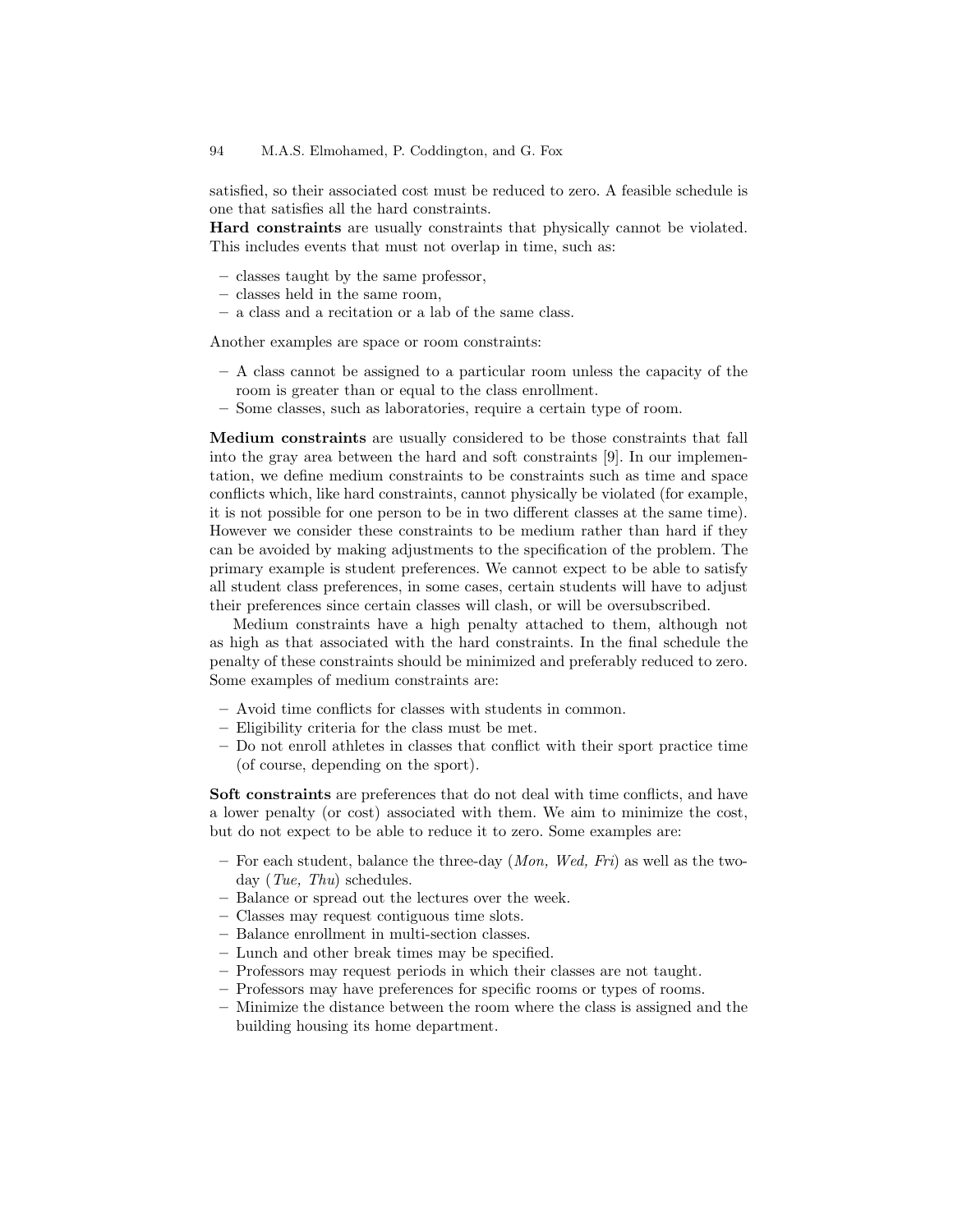Some soft constraints may have higher priority (and thus higher cost) than others. For example, preferences involving teachers will have higher priority than the preferences of students.

The **cost function** measures the quality of the current schedule and generally involves the weighted sum of penalties associated with different types of constraint violations. The aim of the optimization technique is to minimize the cost function.

### **3 Mean-Field Annealing**

One of the potential drawbacks of using simulated annealing for hard optimization problems is that finding a good solution can often take an unacceptably long time. Mean-field annealing (MFA) attempts to avoid this problem by using a deterministic approximation to simulated annealing, by attempting to average over the statistics of the annealing process. The result is improved execution speed at the expense of solution quality. Although not strictly a continuous descent technique, MFA is closely related to the Hopfield neural network [15,17].

Mean-field annealing has been successfully applied to high school class scheduling [14]. For scheduling, it is advantageous to use a Potts neural encoding to specify discrete neural variables (or neurons) for the problem. This is defined in its simplest form as a mapping of events onto space-time slots, for example an event i, in this case a professor-class pair  $(p, q)$ , is mapped onto a space-time slot a, in this case a classroom-timeslot pair  $(x, t)$ . Now, the Potts neurons  $S_{ia}$  are defined to be 1 if event  $i$  takes place in space-time slot  $a$ , and 0 otherwise. In this way, the constraints involved can be embedded in the neural net in terms of the weights  $w_{i,j}$  of the neural network, which encode a Potts normalization condition such as  $\sum_{a} S_{ia} = 1$ .

For a full derivation of the mean-field annealing algorithm from its roots in statistical physics, see Hertz *et al.* [15] or Peterson *et al.* [29]. Here we will just give a brief overview of the method. The basic idea is that it is possible to approximate the actual cost or energy function  $E$ , which is a function of discrete neural variables  $S_{ia}$ , by an effective energy function  $E'$  that can be represented in terms of continuous variables  $U_{ia}$  and  $V_{ia}$ . These are known as mean field variables, since  $V_{ia}$  is an approximation to the average value of  $S_{ia}$  at a given temperature T.

This approach effectively smooths out the energy function and makes it easier to find the minimum value, which is obtained by solving the saddle point equations  $\frac{\partial E'}{\partial V_{ia}} = 0$  and  $\frac{\partial E'}{\partial U_{ia}} = 0$ , which generate a set of self-consistent mean field theory (MFT) equations in terms of the mean field variables U and V:

$$
U_{ia} = -\frac{1}{T} \frac{\partial E}{\partial V_{ia}} \tag{1}
$$

$$
V_{ia} = \frac{e^{U_{ia}}}{\sum_b e^{U_{ib}}}.
$$
\n
$$
(2)
$$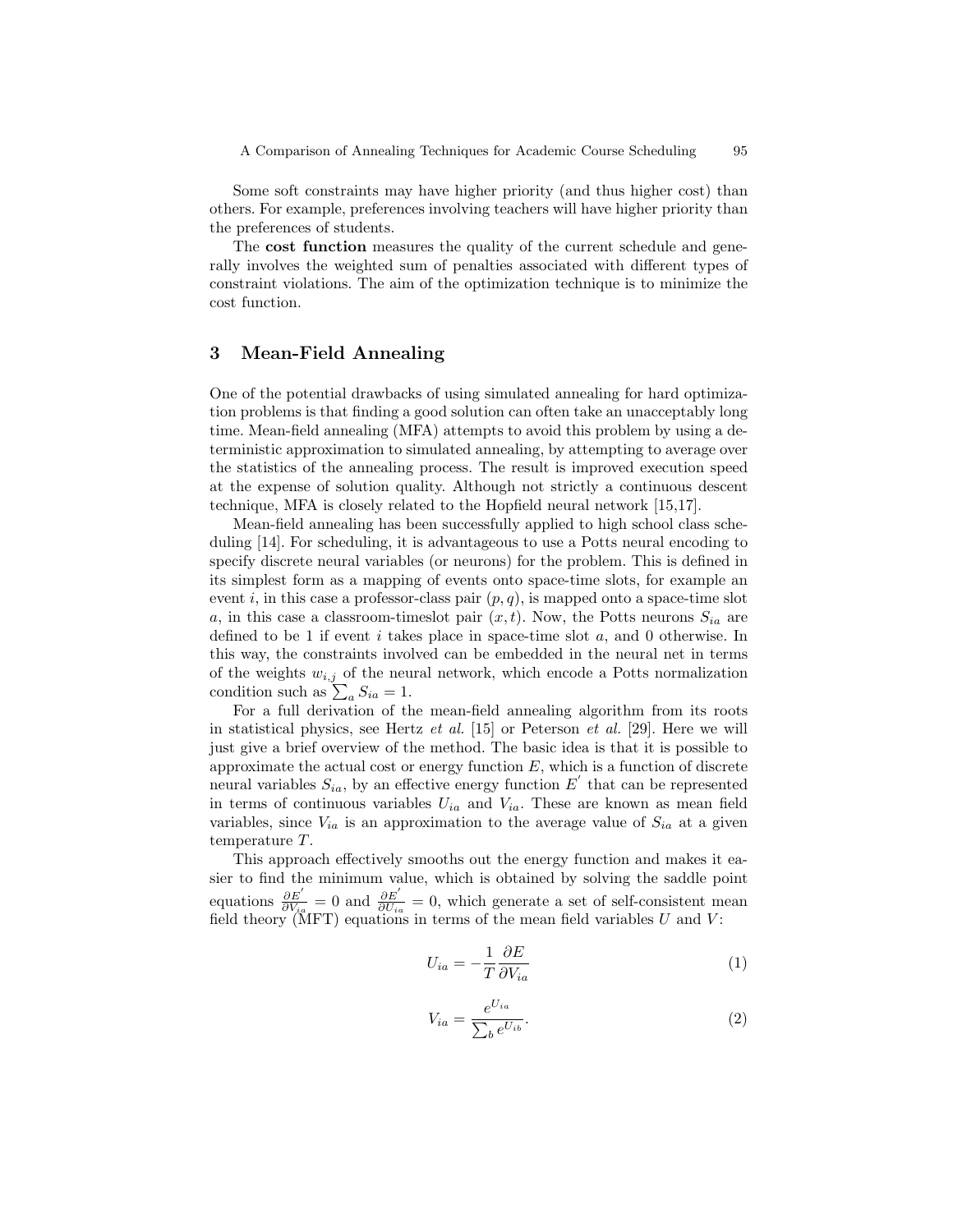The MFA algorithm involves solving equations 1 and 2 at a series of progressively lower temperatures T: this process is known as temperature annealing. The critical temperature  $T_c$ , which sets the scale of T, is estimated by expanding equation 2 around the trivial fixed-point [13,14]  $V_{ia}^{(0)} = \frac{1}{N_a}$ , where  $N_a$  is the number of possible states of each of the network neurons. For example, for the events defined by professor-class pairs  $(p, q)$  mapped onto classroom-timeslots  $(x, t)$ , we have  $N_pN_q$  neurons, each of which has  $N_xN_t$  possible states, in which  $\cose{V_{pq;xt}^{(0)}} = \frac{1}{N_x N_t}.$ 

Equations 1 and 2 can be solved iteratively using either synchronous or serial updating. The iterative dynamics to evolve the mean field variables toward a selfconsistent solution is explained in detail by Peterson *et al.* [28]. The solutions correspond to stable states of the Hopfield network [17]. Observe from equation 2 that any solution to the MF equations respects a continuous version of the Potts condition

$$
\sum_{a} V_{ia} = 1 \quad \forall \ i.
$$
 (3)

#### **3.1 The Mean-Field Annealing Algorithm**

The generic MFA algorithm appears in Figure 1. At high temperatures  $T$ , the mean-field solutions will be states near the fixed-point symmetrical maximum entropy state  $V_{ia} = 1/N_a$ . At low temperatures, finding a mean-field solution will be equivalent to using the Hopfield model, which is highly sensitive to the initial conditions and known to be ineffective for hard problems [17]. MFA improves over the Hopfield model by using annealing to slowly decrease the temperature in order to sidestep these problems.

These characteristics are similar to those of simulated annealing, which is no surprise since both it and the mean-field method compute thermal averages over Gibbs distributions of discrete states, the former stochastically and the latter through a deterministic approximation. It is therefore natural to couple the mean-field method with the concept of annealing from high to low temperatures.

In addition to the structure of the energy function, there are three major interdependent issues which arise in completely specifying a mean-field annealing algorithm for a timetabling problem:

- **–** The values of the coefficients of terms in the energy function.
- **–** The types of dynamics used to find solutions of the MFT equations at each T.
- **–** The annealing schedule details, i.e. the initial temperature T(0), the rules for deciding when to reduce  $T$  and by how much, and the termination criteria.

Peterson *et al.* [14] introduced a quantity called *saturation*, Σ, defined as

$$
\Sigma = \frac{1}{N_i} \sum_{ia} V_{ia}^2 \tag{4}
$$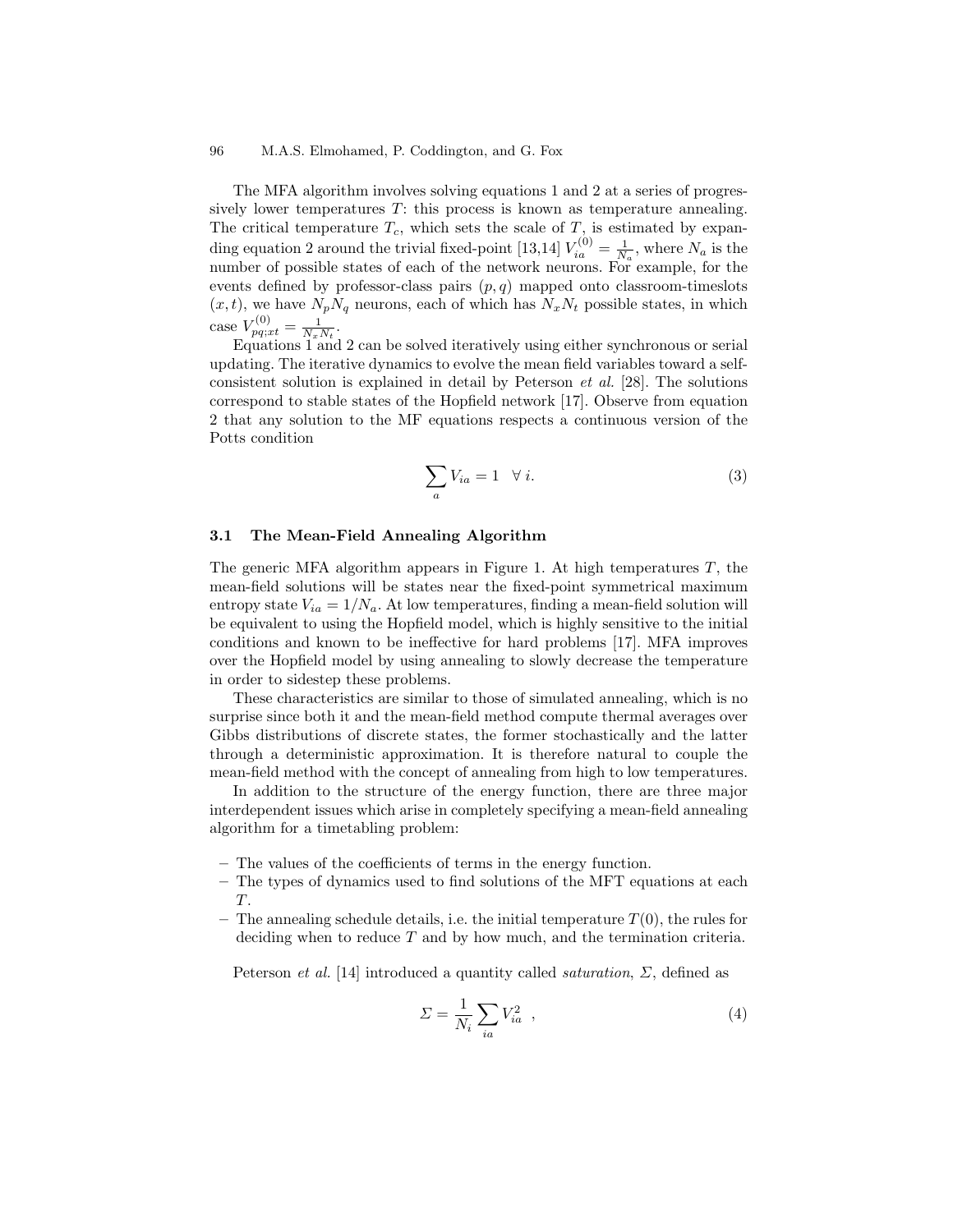where  $N_i$  is the number of events (in this case the number of professor-class pairs). This characterizes the degree of clustering of events in time and/or space,  $\Sigma_{min} = \frac{1}{N_a}$  corresponds to high temperature, whereas  $\Sigma_{max} = 1$  means that all the  $V_{ia}$  have converged to 0 or 1 values, indicating that each event has been assigned to a space-time slot.

- 1. Choose a problem and encode the constraints into weights  $\{w_{ij}\}.$
- 2. Find the approximate phase transition temperature by linearizing equation (2).
- 3. Add a self-coupling  $\beta$ -term if necessary. In a neural net, this corresponds to a feedback connection from a neuron to itself.
- 4. Initialize the neurons  $V_{ia}$  to high temperature values  $\frac{1}{N_a}$  plus a small random term such as  $rand[-1, 1] \times 0.001$ ; and set  $T(0) = T_c$ .
- 5. Until  $(\Sigma \geq 0.99)$  do:
	- $-$  At each  $T(n)$ , update all  $U_{ia}$  and  $V_{ia}$  by iterating to a solution of the mean field equations.
	- $-T(n+1) = \alpha T(n)$ , we chose  $\alpha = 0.9$
- 6. The discrete values  $S_{ia}$  that specify the schedule are obtained by rounding the mean field values  $V_{ia}$  to the nearest integer (0 or 1).
- 7. Perform greedy heuristics if needed to account for possible imbalances or rule violations.

**Fig. 1.** The Generic Mean-Field Annealing Algorithm

The first step of Figure 1 is to map the constraints of the problem into the neural net connection weights. In our implementation, at each  $T_n$  the MFA algorithm (Figure 1) performs one update per neural variable (defined as one sweep) with sequential updating using equations 1 and 2. After reaching a saturation value close to 1 (we chose  $\Sigma = 0.99$ ) we check whether the obtained solutions are valid, i.e.  $E_{hard} = 0$ . If this is not the case the network is re-initialized and is allowed to resettle. We repeat this procedure a number of times until the best solution is found. A similar procedure was carried out on high school scheduling by Peterson *et al.* [14].

The MFA implementation was a little more complicated than the implementation of simulated annealing and the expert system, since it had many more parameters to handle, and it was often more difficult to find optimal values for these parameters. For example, one complication is the computation of the critical temperature  $T_c$ , which involved an iterative procedure of a linearized dynamic system. On the other hand, we observed that the convergence time was indeed much less than any of the convergence times of the simulated annealing using the three annealing schedules studied. For more details on our MFA implementation, see Ref. [10].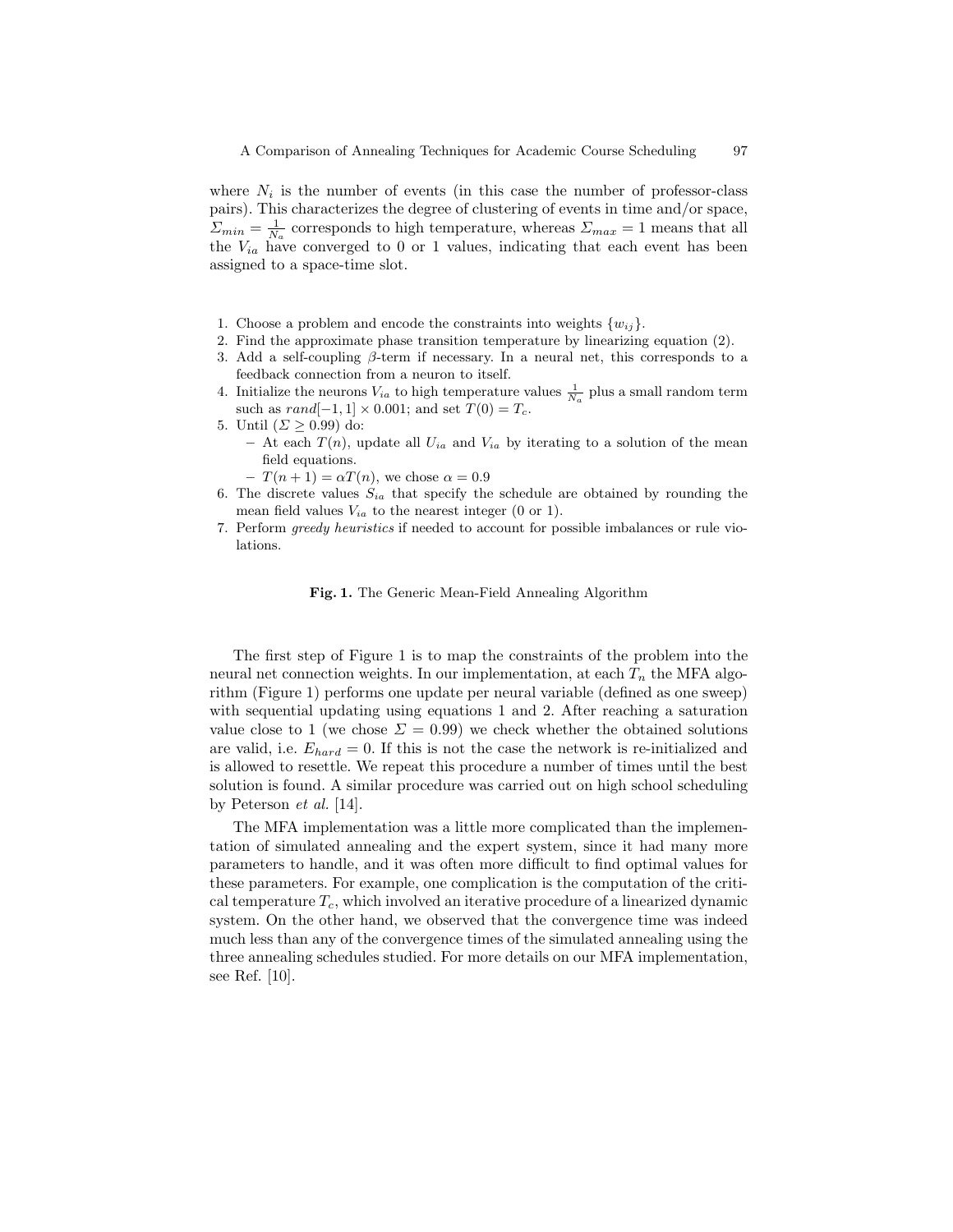# **4 The Rule-Based System**

We have implemented a fairly complex rule-based expert system for solving the timetabling problem, for three reasons. Firstly, it gives us a benchmark as to how well other methods do in comparison to this standard technique. Secondly, a simplified version of the rule-based system is used to provide sensible choices for moves in the simulated annealing algorithm, rather than choosing swaps completely at random, and this greatly improves the proportion of moves that are accepted. Thirdly, we have used this system as a preprocessor for simulated annealing, in order to provide a good initial solution.

Simulated annealing is a very time-consuming, computationally intensive procedure. Using an expert system as a preprocessor is a way of quickly providing a good starting point for the annealing algorithm, which reduces the time taken in the annealing procedure, and improves the quality of the result. Our results clearly support this rationale for the case of academic scheduling.

The rule-based expert system consists of a number of rules (or heuristics) and conventional recursion to assist in carrying out class assignments. We have developed this system specifically for the problem of academic scheduling. The basic data structures or components of the system are:

- 1. Distance matrix of values between each academic department and every other building under use for scheduling.
- 2. Class data structure of each class scheduled anywhere in campus. These structures are capable of linking with each other.
- 3. Room data structure of each room (regardless of type) involved in the scheduling process. Like classes, room structures are also linked with each other.
- 4. Data structures for time periods to keep track of which hour or time slot was occupied and which was not.
- 5. Department inclusion data structure giving department inclusion within other larger departments or colleges.
- 6. Students structures indicating classes of various degree of requirements and preferences for each student.

The basic function of the system is as follows: given data files of classes, rooms and buildings, department-to-building distance matrix, students data, and the inclusion data, using the abovementioned data structures, the system builds an internal database which in turn is used in carrying out the scheduling process. This process involves a number of essential sub-processes such as checking the distances between buildings, checking building, room type and hours occupied, checking and comparing time slots for any conflicts, checking rooms for any space conflict, and keeping track of and updating the hours already scheduled.

The rule-based system uses an iterative approach. The basic procedure for each iteration is as follows. The scheduling of classes is done by department, so each iteration consists of a loop over all departments. The departments are chosen in order of size, with those having the most classes being scheduled first. The system first loops over all the currently unscheduled classes, and attempts to assign them to the first unoccupied room and timeslot that satisfies all the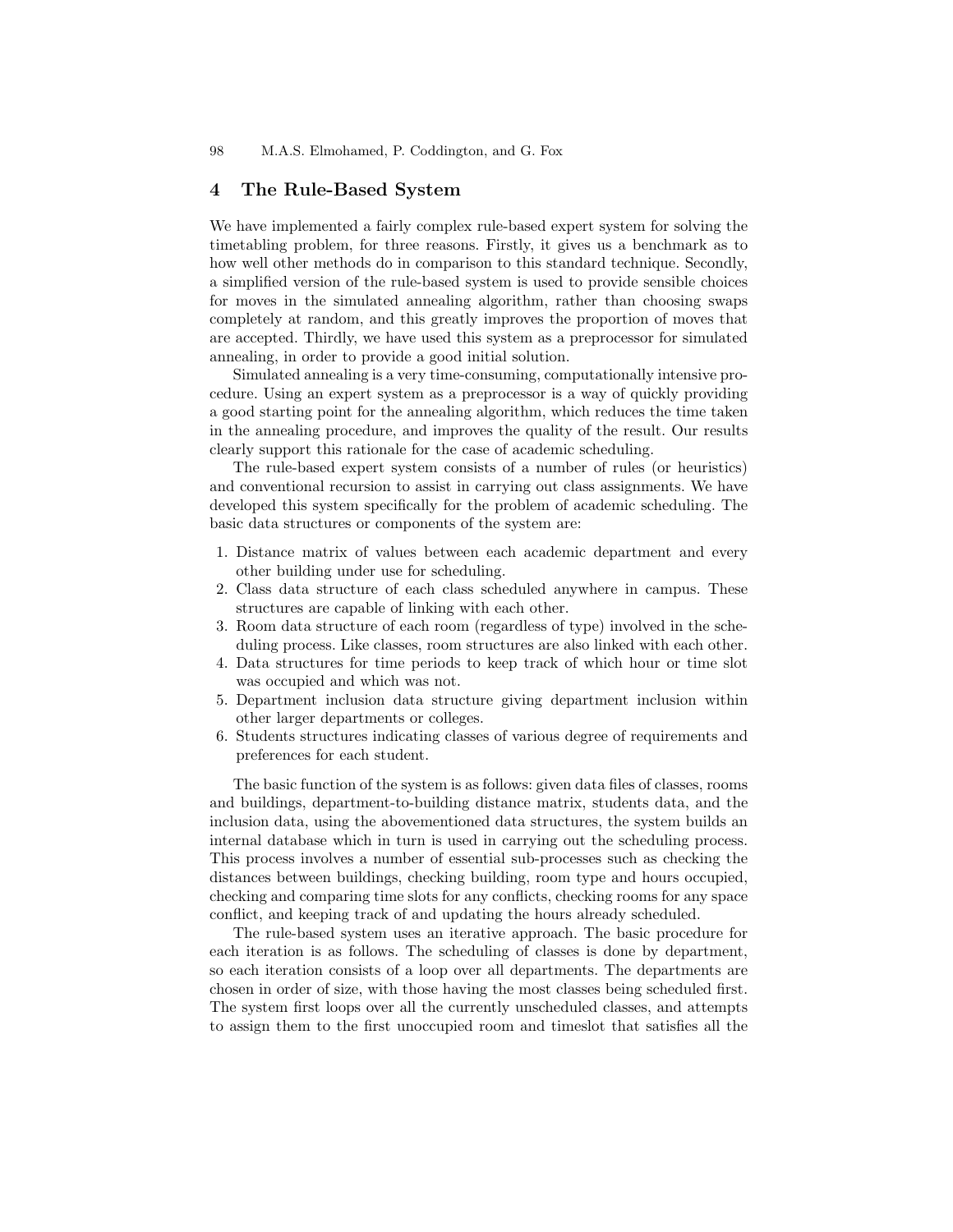rules governing the constraints. Since constraints involving capacity of rooms are very difficult to satisfy, larger classes are scheduled first, to try to avoid not having large enough rooms later for those class sections with large enrollments.

In some cases the only rooms and timeslots that satisfy all the rules will already be occupied by previously scheduled classes. In that case, the system attempts to move one of these classes into a free room and timeslot, to allow the unscheduled class to be scheduled.

Next, the system searches through all the scheduled classes, and selects those that have a high cost, by checking the medium and soft constraints such as how closely the room size matches the class size, how many students have time conflicts, whether the class is in a preferred time period or a preferred building, and so on. Selecting threshold values for defining what is considered a "high" cost in each case is a subjective procedure, but it is straightforward to choose reasonable values. When a poorly scheduled class is identified, the system searches for a class to swap it with, so that the hard constraints are still satisfied, but the overall cost of the medium and soft constraints is reduced.

This process of swapping rooms continues provided all the rules are satisfied and no "cycling" (swapping of the same classes) occurs. Once all the departments have been considered, this completes one iteration. The system continues to follow this iterative procedure until a complete iteration produces no changes to the schedule.

There are many rules dealing with space and hours, type of room, and priority of room. Many are quite complex, but some of the basic rules, such as those implementing the hard constraints, can be quite straightforward – for example, the following is the basic rule for dealing with time and space conflicts for a room:

*IF [room(capacity)* > *class(space-requested)] and [no time conflict in this room] THEN assign the room to the class.*

When the rule-based system is used as a preprocessor, it produces a partial schedule as an output, since it is usually unable to assign all of the given classes to rooms and times slots. The output is divided into two parts: the first consists of classes, with their associated professors and students, assigned to various rooms; and the second is a list of classes that could not be assigned due to constraint conflicts.

# **5 Simulated Annealing**

Simulated annealing (SA) has been widely used for tackling different combinatorial optimization problems, particularly academic scheduling [35,7,8]. The basic algorithm is described in Figure 2. The results obtained depend heavily on the cooling schedule used. We initially used the most commonly known and used schedule, which is the geometric cooling, but later tried adaptive cooling, as well as the method of geometric reheating based on cost [3].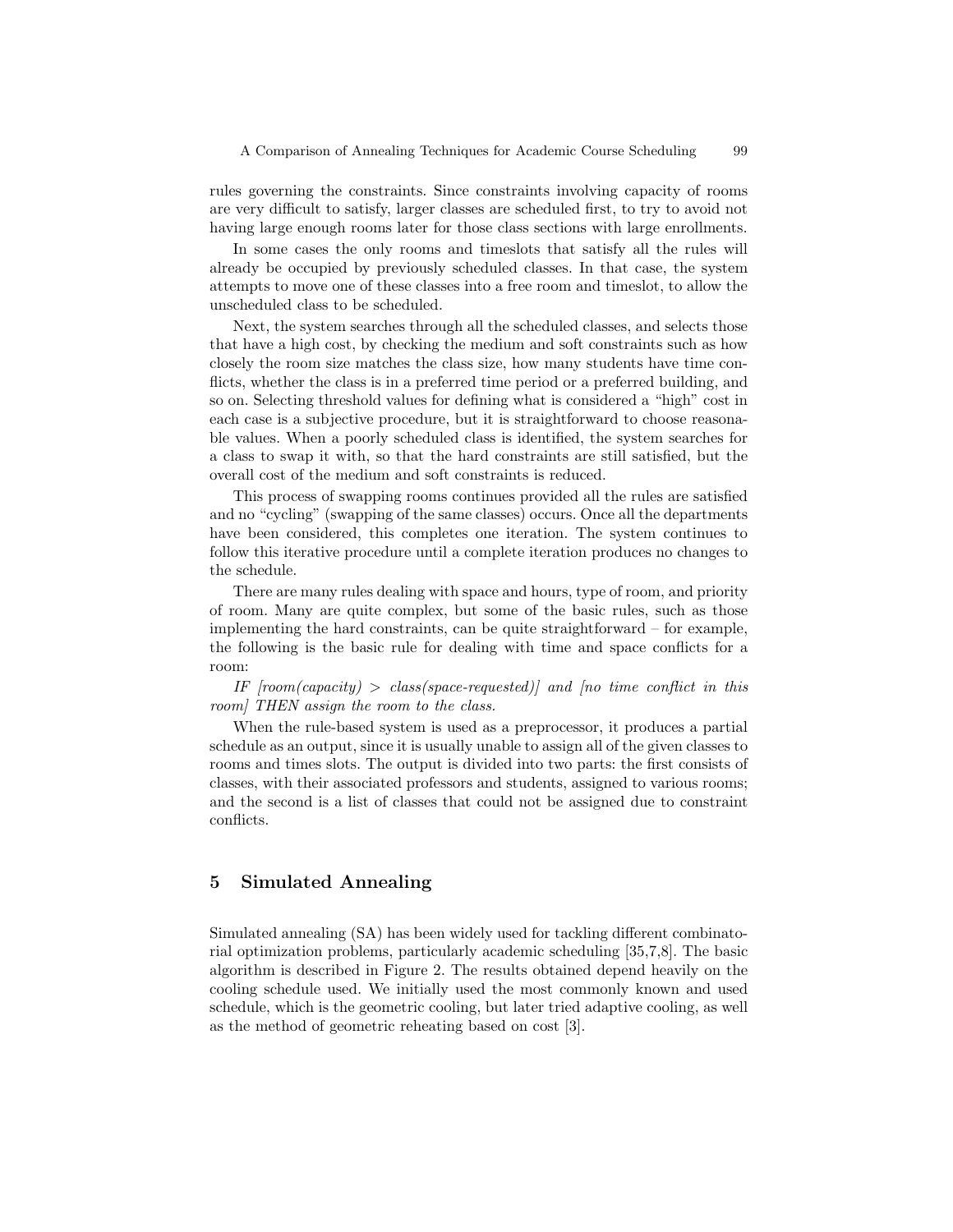A comprehensive discussion of the theoretical and practical details of SA is given in [1,27,32,34]. It suffices here to say that the elementary operation in the Metropolis method for a combinatorial problem such as scheduling is the generation of some new candidate configuration, which is then automatically accepted if it lowers the cost  $(C)$ , or accepted with probability  $\exp(-\Delta C/T)$ , where T is the temperature, if it would increase the cost by  $\Delta(C)$ . Also, in Figure 2,  $s$  is the current schedule and  $s'$  is a neighboring schedule obtained from the current neighborhood space  $(\mathcal{N}_s)$  by swapping two classes in time and/or space.

Thus the technique is essentially a generalization of the local optimization strategy, where, at non-zero temperatures, thermal excitations can facilitate escape from local minima.

- 1. Generate an initial schedule s.
- 2. Set the initial best schedule  $s^* = s$ .
- 3. Compute cost of  $s: C(s)$ .
- 4. Compute initial temperature  $T_0$ .
- 5. Set the temperature  $T = T_0$ .
- 6. While stop criterion is not satisfied do:
	- a) Repeat Markov chain length (M) times:
		- i. Select a random neighbor s' to the current schedule,  $(s' \subset \mathcal{N}_s)$ .
		- ii. Set  $\Delta(C) = C(s') C(s)$ .
		- iii. If  $(\Delta(C) \leq 0$  {downhill move}):
			- $-$  Set  $s = s'$ .<br>  $-$  If  $C(s) < 0$

- If 
$$
C(s) < C(s^*)
$$
 then set  $s^* = s$ .  
iv. If  $(\Delta(C) > 0 \text{ {uphill move}})$ :

- $-$  Choose a random number r uniformly from [0, 1].
- $-$  If  $r < e^{-\Delta(C)/T}$  then set  $s = s'$ .
- b) Reduce (or update) temperature T.
- 7. Return the schedule  $s^*$ .

**Fig. 2.** The Simulated Annealing Algorithm

The SA algorithm has advantages and disadvantages compared to other global optimization techniques. Among its advantages are the relative ease of implementation, the applicability to almost any combinatorial optimization problem, the ability to provide reasonably good solutions for most problems (depending on the cooling schedule and update moves used), and the ease with which it can be combined with other heuristics, such as expert systems, forming quite useful hybrid methods for tackling a range of complex problems. SA is a robust technique, however, it does have some drawbacks. To obtain good results the update moves and the various tunable parameters used (such as the cooling rate) need to be carefully chosen, the runs often require a great deal of computer time, and many runs may be required.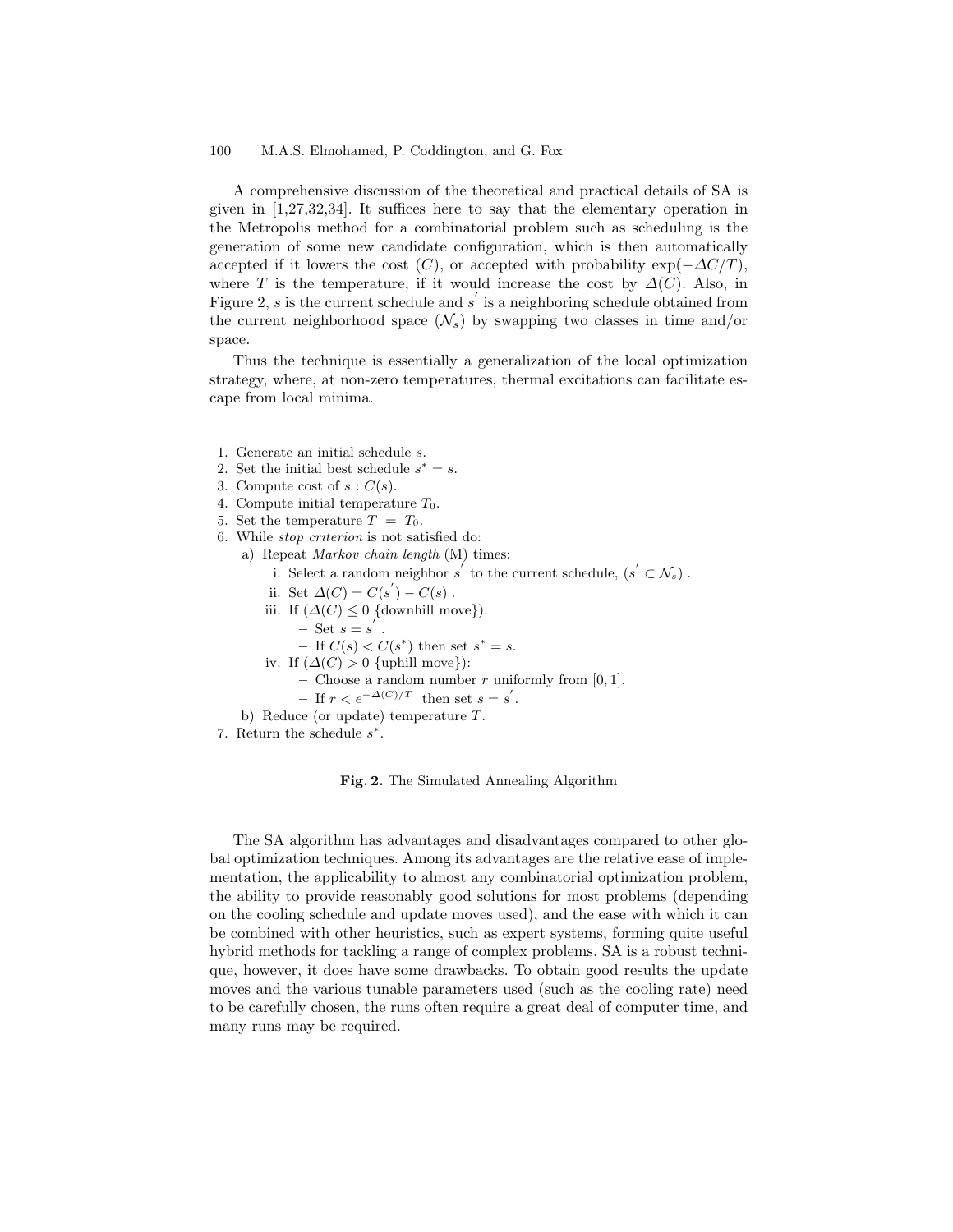Depending on the problem to which it is applied, SA appears competitive with many of the best heuristics, as shown in the work of Johnson *et al.* [21].

#### **5.1 Timetabling Using the Annealing Algorithm**

The most obvious mapping of the timetabling problem into the SA algorithm involves the following constructs:

- 1. a **state** is a timetable containing the following sets:
	- **–** P: a set of professors.
	- **–** C: a set of classes.
	- **–** S: a set of students.
	- **–** R: a set of classrooms.
	- **–** I: a set of time intervals.
- 2. a **cost** or "energy"  $E(P, C, S, R, I)$  such that:
	- **–** E(P): is the cost of assigning more than maximum number of allowed classes  $M_p$  to the same professor, plus scheduling one or more classes that cause a conflict in the professor's schedule.
	- $-$  E(C): is the cost of scheduling certain classes at/within the same time period in violation of the exclusion constraint, for example.
	- $E(S)$ : is the cost of having two or more classes conflict in time; plus cost of having in the schedule one or more classes that really don't meet the student's major, class requested, or class requirements; plus the cost of not having the classes evenly spread out over the week, etc.
	- $E(R)$ : is the cost resulting from assigning room(s) of the wrong size and/or type to a certain class.
	- $E(I)$ : is the cost of having more or less time periods than required, plus cost of an imbalanced class assignments (a certain period will have more classes assigned to than others, etc.).
- 3. A **swap** (or a move) is the exchange of one or more of the following: class  $c_i$ with class  $c_j$  in the set C with respect to time periods  $I_i$  and  $I_j$ , and/or with respect to classroom  $R_i$  and  $R_j$ , respectively. Generally, this step is referred to as class swapping.

Along with all of the necessary constraints, the simulated annealing algorithm also takes as input data the following: the preprocessor output in the form of lists of scheduled and non-scheduled classes and their associated professors and room types, a list of rooms provided by the registrar's office, a department to building distance matrix, a list of students and their class preferences, and a list of classes that are not allowed to be scheduled simultaneously.

To use simulated annealing effectively, it is crucial to use a good cooling schedule, and a good method for choosing new trial schedules, in order to efficiently sample the search space. We have experimented with both these areas, which are discussed in the following sections.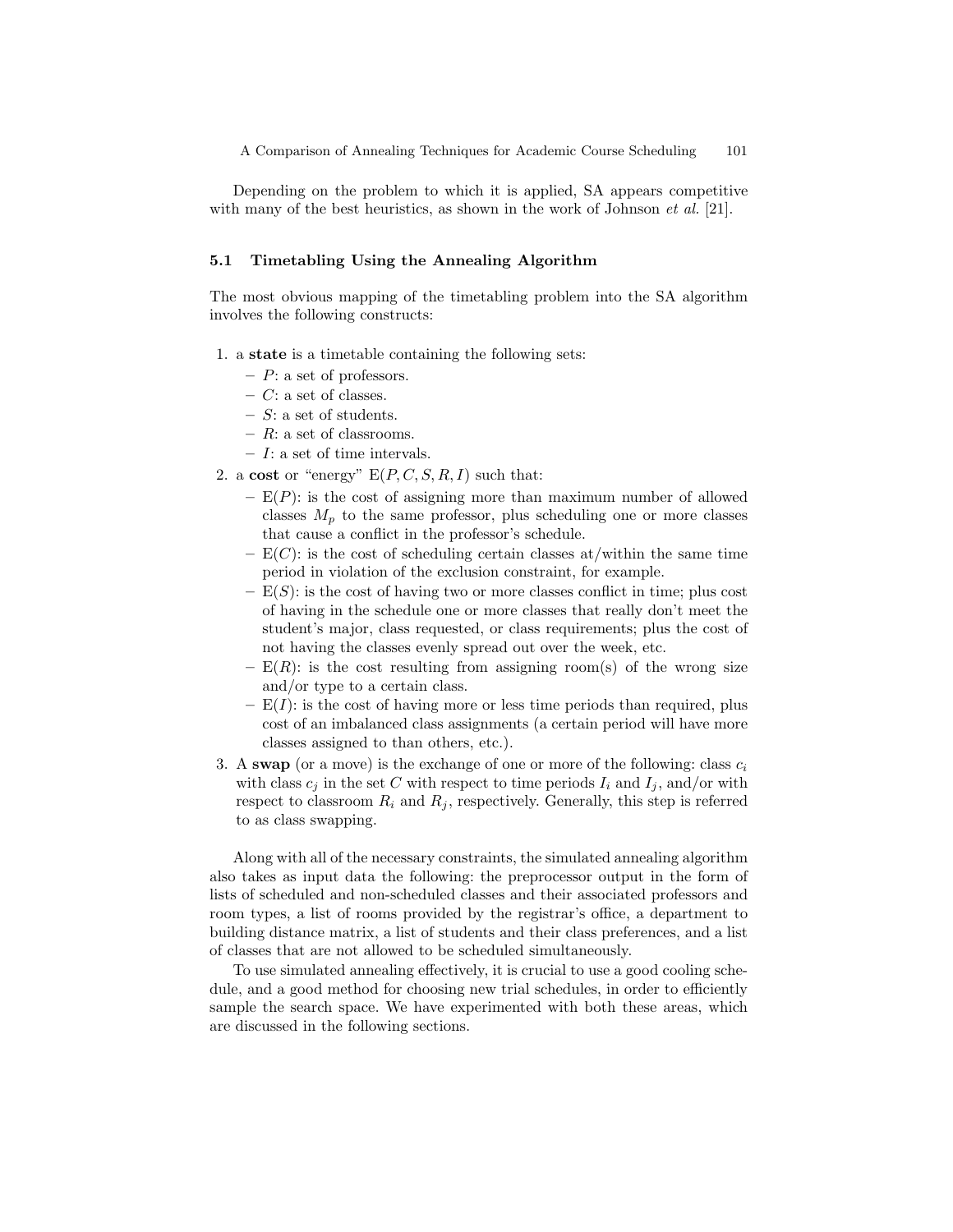#### **5.2 The Annealing Schedules**

Three annealing schedules have been used in our experiments to update the temperature of the SA algorithm in Figure 2: geometric cooling, adaptive cooling, and adaptive reheating as a function of cost.

The first schedule we have used is **geometric cooling**, where the new temperature  $(T')$  of the SA algorithm is computed using

$$
T^{'} = \alpha T \tag{5}
$$

where  $\alpha$  ( $0 < \alpha < 1$ ) denotes the cooling factor. Typically the value of  $\alpha$  is chosen in the range 0.90 to 0.99. This cooling schedule has the advantage of being well understood, having a solid theoretical foundation, and being the most widely used annealing schedule. Our results obtained from using this standard cooling schedule will be used as a baseline for comparison with those using the other two schedules, which allow the rate of cooling to be varied.

The second annealing schedule we used is the method of **reheating as a function of cost** (RFC), which was used for timetabling by Abramson *et al.* [3], but the ideas behind it are due to Kirkpatrick *et al.* [22,23] and White [36]. Before introducing this schedule we first summarize a few relevant points on the concept of specific heat  $(C_H)$ . Specific heat is a measure of the variance of the cost (or energy) values of states at a given temperature. The higher the variance, the longer it presumably takes to reach equilibrium, and so the longer one should spend at the temperature, or alternatively, the slower one should lower the temperature.

Generally, in combinatorial optimization problems, phase transitions [16,26] can be observed as sub-parts of the problem are resolved. In some of the work dealing with the traveling salesman problem using annealing [24], the authors often observe that the resolution of the overall structure of the solution occurs at high temperatures, and at low temperatures the fine details of the solution are resolved. As reported in [3], applying a reheating type procedure, depending on the phase, would allow the algorithm to spend more time in the low temperature phases, thus reducing the total amount of time required to solve a given problem.

In order to calculate the temperature at which a phase transition occurs, it is necessary to compute the specific heat of the system. A phase transition occurs at a temperature  $T(C_H^{max})$  when the specific heat is maximal  $(C_H^{max})$ , and this triggers the change in the state ordering. If the best solution found to date has a high energy or cost then the super-structure may require re-arrangement. This can be done by raising the temperature to a level which is higher than the phase transition temperature  $T(C_H^{max})$ . Generally, the higher the current best cost, the higher the temperature which is required to escape the local minimum. To compute the aforementioned maximum specific heat, we employ the following steps [3,34,27].

At each temperature  $T$ , the annealing algorithm generates a set of configurations  $\mathcal{C}(T)$ . Let  $C_i$  denote the cost of configuration i,  $C(T)$  is the average cost at temperature T, and  $\sigma(T)$  is the standard deviation of the cost at T.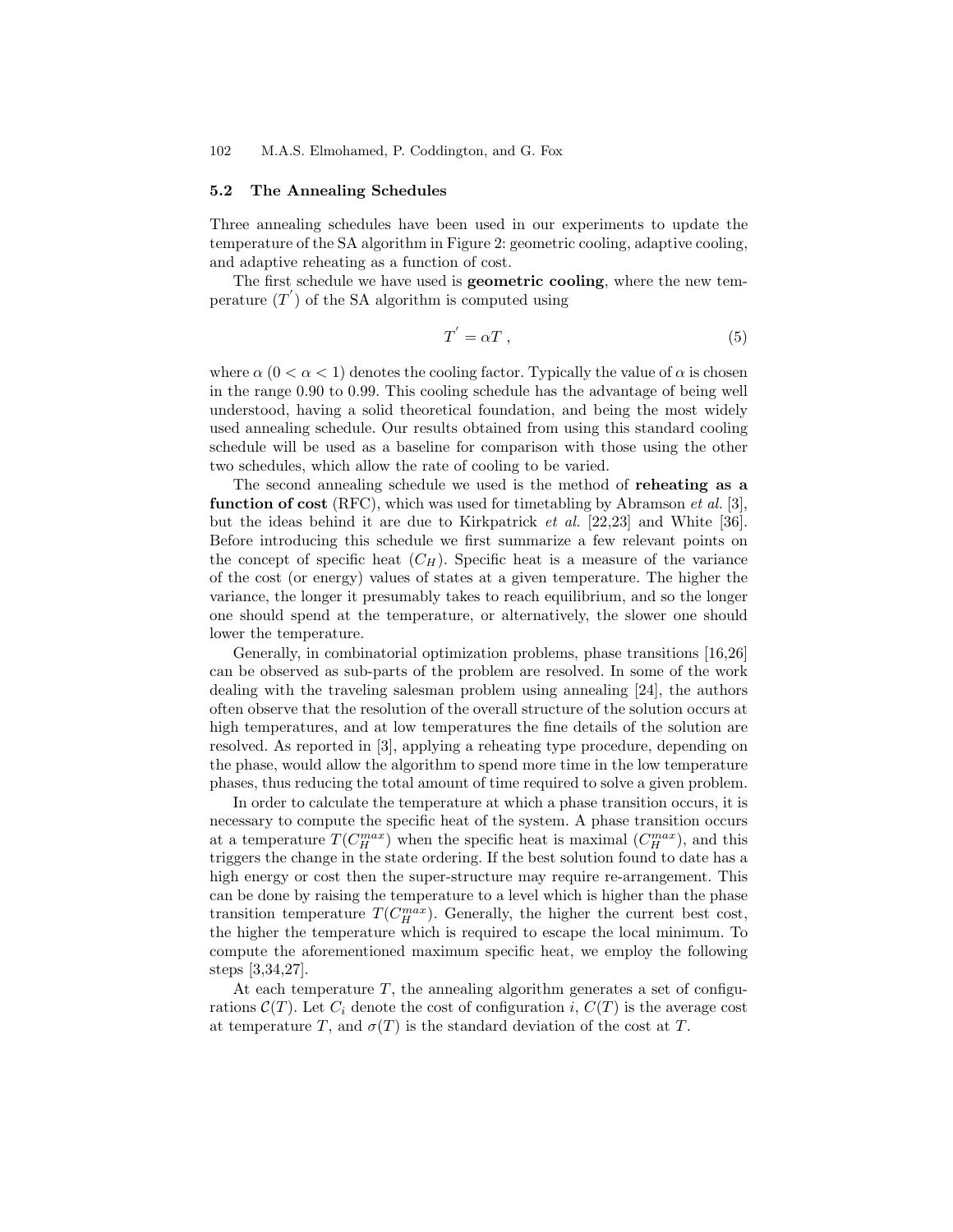A Comparison of Annealing Techniques for Academic Course Scheduling 103

At temperature  $T$ , the probability distribution for configurations is:

$$
P_i(T) = \frac{e^{\frac{-C_i}{kT}}}{\sum_j e^{\frac{-C_j}{kT}}}.
$$
\n(6)

The average cost is computed as:

$$
\langle C(T) \rangle = \sum_{i \in \mathcal{C}} C_i P_i(T). \tag{7}
$$

Therefore, the average square cost is:

$$
\langle C^2(T) \rangle = \sum_{i \in \mathcal{C}} C_i^2 P_i(T). \tag{8}
$$

The variance of the cost is:

$$
\sigma^2(T) = \langle C^2(T) \rangle - \langle C(T) \rangle^2 . \tag{9}
$$

Now, the specific heat is defined as:

$$
C_H(T) = \frac{\sigma^2(T)}{T^2}.
$$
\n
$$
(10)
$$

The temperature  $T(C_H^{max})$  at which the maximum specific heat occurs, or at which the system undergoes a phase transition, can thus be found.

Reheating sets the new temperature to be

$$
T = K \cdot C_b + T(C_H^{max}), \qquad (11)
$$

where K is a tunable parameter and  $C_b$  is the current best cost. Reheating is done when the temperature drops below the phase transition (the point of maximum specific heat) and there has been no decrease in cost for a specified number of iterations, i.e. the system gets stuck in a local minimum. Reheating increases the temperature above the phase transition (see equation 11), in order to produce enough of a change in the configuration to allow it to explore other minima when the temperature is reduced again.

The third cooling schedule we have tried is **adaptive cooling**. In this case, a new temperature is computed based on the specific heat, i.e. the standard deviation of all costs obtained at the current T. The idea here is to keep the system close to equilibrium, by cooling slower close to the phase transition, where the specific heat is large. There are many different ways of implementing this idea, we have chosen the approach taken by Huang *et al.* [18], which was shown to yield an efficient cooling schedule. Let  $T_i$  denote the current temperature, at step j of the annealing schedule. After calculating  $\sigma(T_i)$  from equation 9, the new temperature  $T_{i+1}$  is computed as follows:

$$
T_{j+1} = T_j \cdot e^{-\frac{aT_j}{\bar{\sigma}(T_j)}},\tag{12}
$$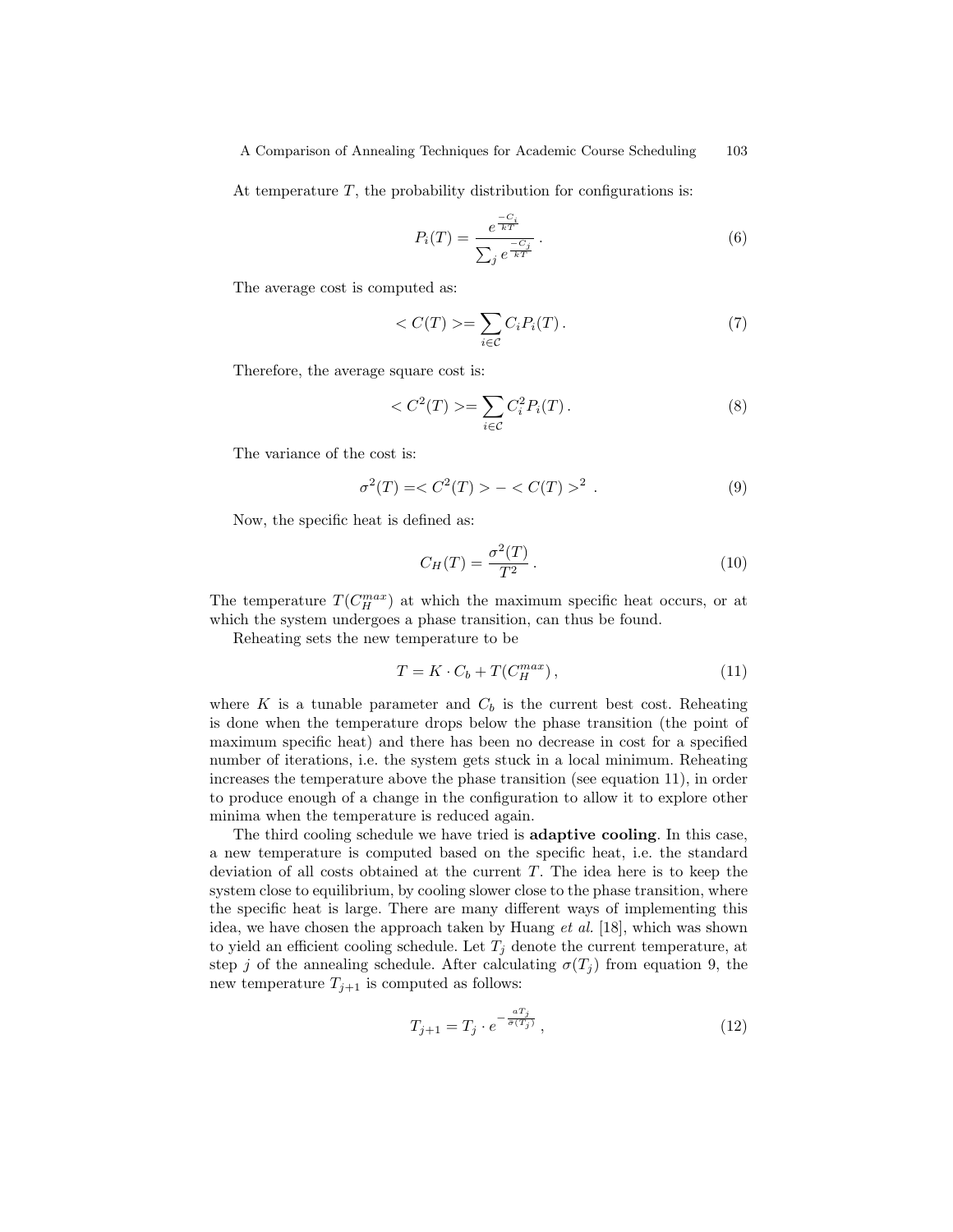where a is a tunable parameter. Following suggestions by Otten and van Ginneken [27] and Diekmann *et al.* [6],  $\sigma(T_i)$  is smoothed out in order to avoid any dependencies of the temperature decrement on large changes in the standard deviation  $\sigma$ . We used the following standard method to provide a smoothed standard deviation  $\bar{\sigma}$ :

$$
\bar{\sigma}(T_{j+1}) = (1 - \omega)\sigma(T_{j+1}) + \omega\sigma(T_j)\frac{T_{j+1}}{T_j}
$$
\n(13)

and set  $\omega$  to 0.95. This smoothing function is used because it follows (from the form of the Boltzmann distribution, see [32,36]) that it preserves the key relationship:

$$
\frac{d}{dT}C(T) = \frac{\bar{\sigma}^2(T)}{T^2} = C_H \tag{14}
$$

Note that reheating can be used in conjunction with any cooling schedule. We have used it with adaptive cooling.

#### **5.3 The Choice of Moves**

The performance of any application of simulated annealing is highly dependent on the method used to select a new trial configuration of the system for the Metropolis update. In order for the annealing algorithm to work well, it must be able to effectively sample the parameter space, which can only be done with efficient moves.

The simplest method for choosing a move is to swap the rooms or timeslots of two randomly selected classes. However this is extremely inefficient, since most of the time random swapping of classes will increase the overall cost, especially if we are already close to obtaining a valid solution (i.e. at low temperature), and will likely be rejected in the Metropolis procedure. This low acceptance of the moves means this simple method is very inefficient, since a lot of computation is required to compute the change in cost and do the Metropolis step, only to reject the move.

What is needed is a strategy for choosing moves that are more likely to be accepted. A simple example is in the choice of room. If we randomly choose a new room from the list of all rooms, it will most likely be rejected, since it may be too small for the class, or an auditorium when, for example, a laboratory is needed. One possibility is to create a subset of all the rooms which fulfill the hard constraints on the room for that particular class, such as the size and type of room. Now we just make a random selection for a room for that class only from this subset of feasible rooms, with an acceptance probability that is sure to be much higher. In addition, each class in our data set comes with a "type-ofspace-needed" tag which is used along with other information to assign the class to the right room. This effectively separates the updates into independent sets based on room type, so for example, laboratories are scheduled separately from lectures. In our method we carry out the scheduling of lectures first, followed by scheduling of laboratories making sure that during the course of this process no lecture and its associated laboratory are scheduled in the same time period.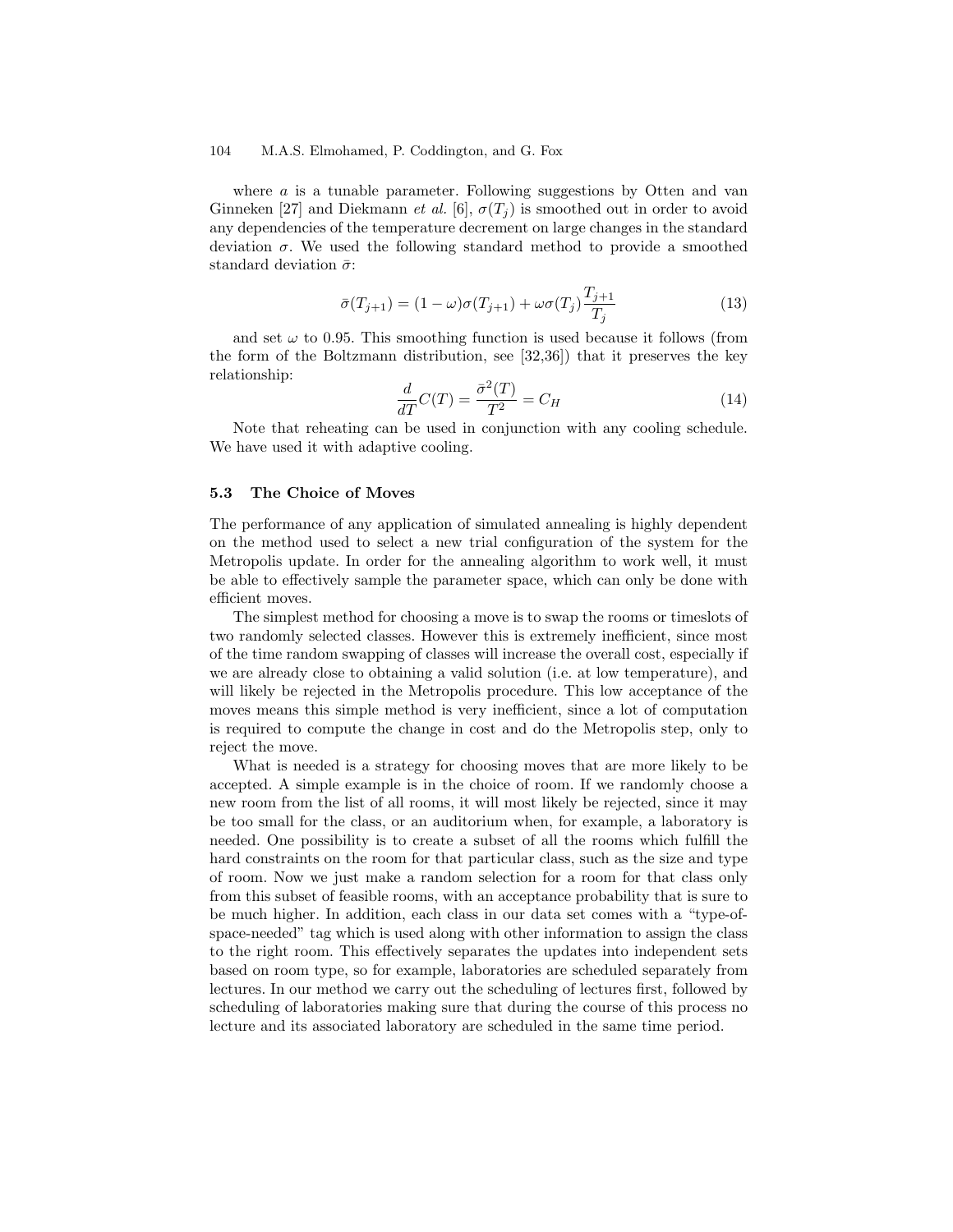In effect, we have embedded a simple expert system into the annealing algorithm in order to improve the choice of moves, as well as using a more complex expert system as a preprocessor for the annealing step. When used to choose the moves for annealing, the main function of the rule-based system is to ensure that all the trial moves satisfy the hard constraints. Many of the rules dealing with the medium and soft constraints are softened or eliminated, since reducing the cost of these constraints is done using the Metropolis update in the annealing algorithm.

Another of the modifications to the rule-based system is that while the version used in the preprocessor is completely deterministic, the version used in choosing the moves for annealing selects at random from multiple possibilities that satisfy the rules equally well. This extra freedom in choosing new schedules, plus the extra degree of randomness inherent in the annealing update, helps prevent the system from getting trapped in a local minimum before it can reach a valid schedule, which is the problem with the standard deterministic rule-based system.

To improve further on the move strategy, we can take the subset of possible move choices that we have created for each class, and choose from them probabilistically rather than randomly. There may be certain kinds of moves that are more likely to be effective, so our move strategy is to select these moves with a higher probability. For example, swapping a higher level class (e.g. graduate) with a lower level class (e.g. a first or a second year type) generally has a higher acceptance, since there is little overlap between students taking these classes. Furthermore, we have experimented with two kinds of swaps, those that only involve classes offered by the same department or college and the second, swaps between classes of different departments and colleges.

Generally, the swap methods we have taken here can be considered as heuristics for pruning the neighborhood or narrowing the search space, which provides much more efficient moves and in turn an overall improvement in the results.

### **6 Experimental Results**

Our computations were done with a number of goals in mind. The main objective was to provide a schedule which satisfied all hard constraints and minimized the cost of medium and soft constraints, using real-life data sets for a large university. We also aimed to find an acceptable set of annealing parameters and move strategies for general timetabling problems of this kind, and to study the effect of using a preprocessor to provide the annealing program with a good starting point. Finally, we wanted to make a comparison of the performance of the three different cooling schedules, geometric cooling, adaptive cooling, and reheating based on cost.

We spent quite some time finding optimal values for the various parameters for the annealing schedule, such as the initial temperature, the parameters controlling the rate of cooling ( $\alpha$  for geometric cooling,  $\alpha$  for adaptive cooling) and reheating  $(K)$ , and the number of iterations at each temperature (for more de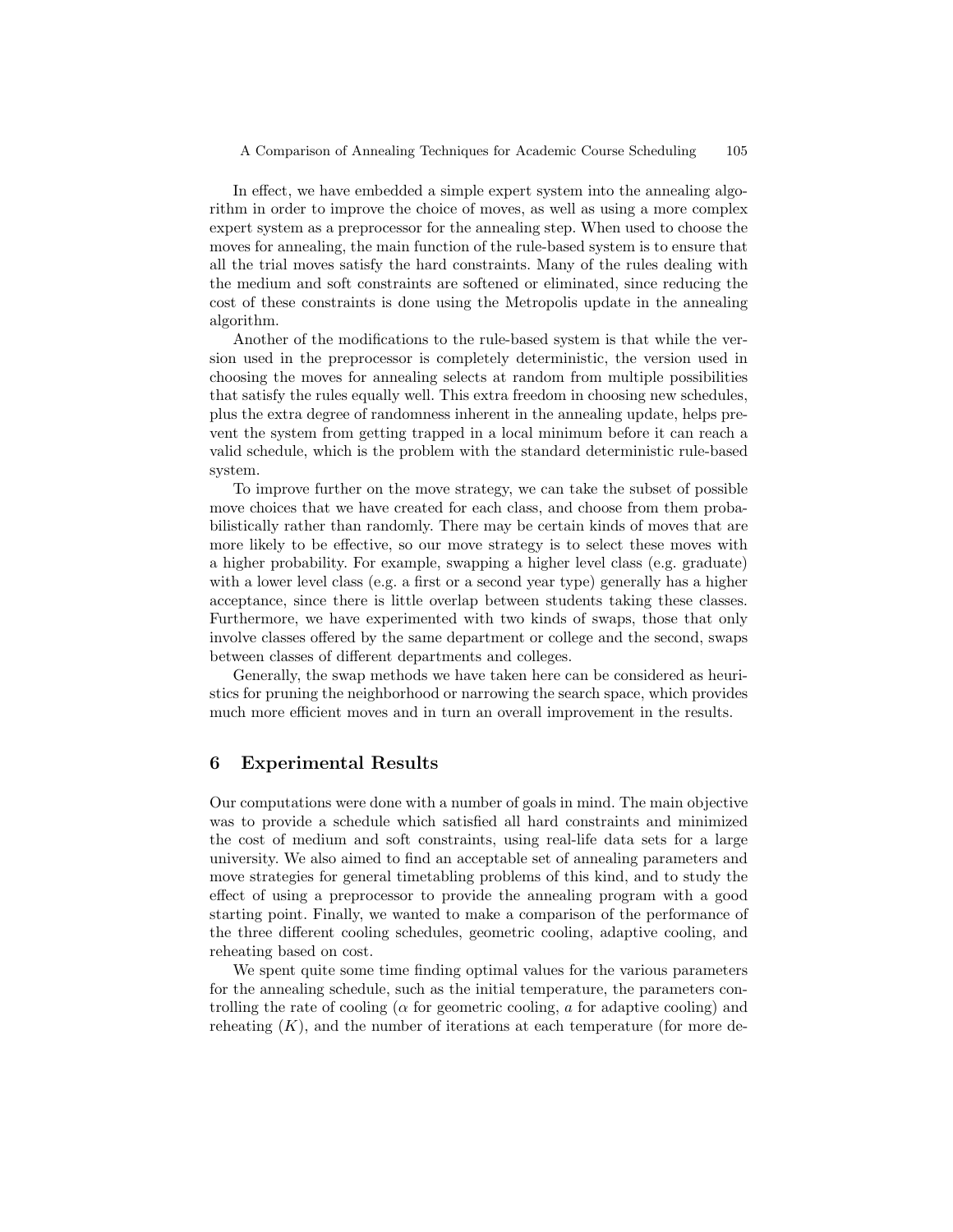tails, see Ref. [11]). Johnson *et al.* [21] noted in their SA implementation for the traveling salesman problem (TSP) that the number of steps at each temperature (or the size of the Markov chain) needed to be at least proportional to the "neighborhood" size in order to maintain a high-quality result. From our experiments we found the same to be true for the scheduling problem, even though it is very different from the TSP. Furthermore, in a few tests for one semester we fixed the number of classes and professors but varied the number of rooms and time slots, and found that the final result improves as the number of iterations in the Markov chain becomes proportional to a combination of the number of classes, rooms and time slots. We also observed the same behavior when we fixed the number of rooms and time slots but varied number of classes.

Our study case involved real scheduling data covering three semesters at Syracuse University. The size and type of the three-semester data is shown in Table 1. Nine types of rooms were used: auditoriums, classrooms, computer clusters, conference rooms, seminar rooms, studios, laboratories, theaters, and unspecified types. Staff and teaching assistants are considered part of the set of professors. Third semester (summer) data was much smaller than other semesters, however, there were additional space and time constraints and fewer available rooms. Our data was quite large in comparison to data used by other researchers. For example, high school data used by Peterson and colleagues [13,14] consists of approximately 1000 students, 20 different possible majors, and an overall periodic school schedule (over weeks). In the case of Abramson *et al.* [2], their data set was created randomly and was relatively small, and they stated that problems involving more than 300 tuples were very difficult to solve.

Table 1 lists all major components of the data we have used. Timetabling problems can be characterized by their *sparseness*. After the required number of lessons  $N_l$  have been scheduled, there will be  $N_{sp} = (N_x N_t - N_l)$  spare spacetime slots, hence, the sparseness ratio of the problem is defined as the ratio  $N_{sn}/(N_{x}N_{t})$ . The denser the problem, the lower the sparseness ratio, and the harder the problem is to solve. Also, for dense problems, there is an additional correlation involving the problem size. Table 2 shows the sparseness of the threesemester data. For university scheduling, the sparseness ratio generally decreases as the data size (particularly the number of classes) increases, so the problem becomes harder to solve. Including student preferences makes the problem much harder, but these are viewed as medium constraints and thus are not necessarily satisfied in a valid solution.

Our overall results are shown in Tables 3 and 4. These tables show the percentage of classes that could be scheduled in accordance with the hard constraints. In each case (apart from the expert system, which is purely deterministic), we have done 10 runs (with the same parameters, just different random numbers), and the tables show the average of the 10 runs, as well as the best and worst results. The MFA results are different only due to having different initial conditions. Each simulated annealing run takes about 10 to 20 hours on a Unix workstation, while a single MFA run takes approximately an hour and an expert system run takes close to two hours.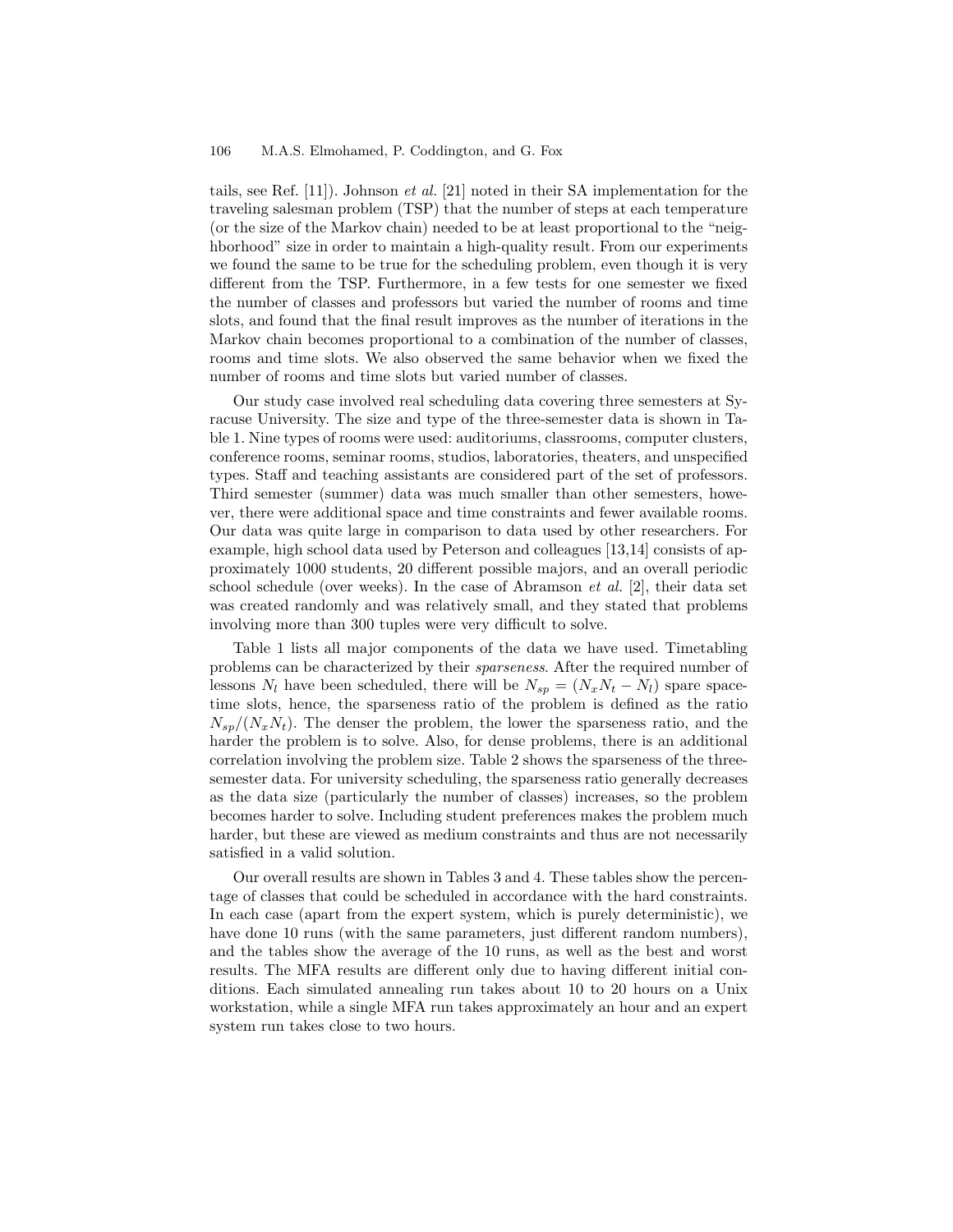|                                   |       | First Semester Second Semester Third Semester |      |
|-----------------------------------|-------|-----------------------------------------------|------|
| Rooms                             | 509   | 509                                           | 120  |
| Classes                           | 3839  | 3590                                          | 687  |
| Professors                        | 1190  | 1200                                          | 334  |
| Students                          | 13653 | 13653                                         | 2600 |
| <b>Buildings</b>                  | 43    | 43                                            | 11   |
| Schools and/or Colleges           | 20    | 21                                            | 17   |
| Departments or<br>Course Prefixes | 143   | 141                                           | 108  |
| Areas of Study (majors)           | 200   | 200                                           | 200  |

**Table 1.** Size of the data set for each of the three semesters.

**Table 2.** The sparseness ratios of the problem for the data sets for each of the three semesters. Lower values indicate a harder problem.

| Academic        | Sparseness |  |  |
|-----------------|------------|--|--|
| Time Period     | ratio      |  |  |
|                 |            |  |  |
| First Semester  | 0.50       |  |  |
| Second Semester | 0.53       |  |  |
| Third Semester  | 0.62       |  |  |

**Table 3.** Percentage of classes scheduled using the different methods. The averages and highest and lowest values were obtained using 10 independent runs for simulated annealing (SA) and mean-field annealing (MFA). The expert system (ES) is deterministic so the results are from a single run. No preprocessor was used with the three methods.

| Academic                       | Algorithm       | Scheduled | Highest | Lowest              |
|--------------------------------|-----------------|-----------|---------|---------------------|
| Time Period                    |                 | (average) |         | Scheduled Scheduled |
|                                |                 | %         | Z       | %                   |
| First Semester                 | SA (geometric)  | 65.00     | 67.50   | 56.80               |
|                                | SA (adaptive)   | 67.80     | 70.15   | 61.20               |
|                                | SA (cost-based) | 70.20     | 72.28   | 68.80               |
|                                | ΕS              | 76.65     | 76.65   | 76.65               |
|                                | MFA             | 65.60     | 71.00   | 61.00               |
| Second Semester SA (geometric) |                 | 65.65     | 68.00   | 57.10               |
|                                | SA (adaptive)   | 68.50     | 70.10   | 60.77               |
|                                | SA (cost-based) | 75.14     | 77.68   | 70.82               |
|                                | ΕS              | 79.00     | 79.00   | 79.00               |
|                                | MFA             | 67.20     | 75.00   | 65.00               |
| Third Semester                 | SA (geometric)  | 83.10     | 86.44   | 68.50               |
|                                | SA (adaptive)   | 85.80     | 89.00   | 70.75               |
|                                | SA (cost-based) | 91.20     | 95.18   | 85.00               |
|                                | ΕS              | 96.80     | 96.80   | 96.80               |
|                                | MFA             | 88.00     | 95.00   | 82.00               |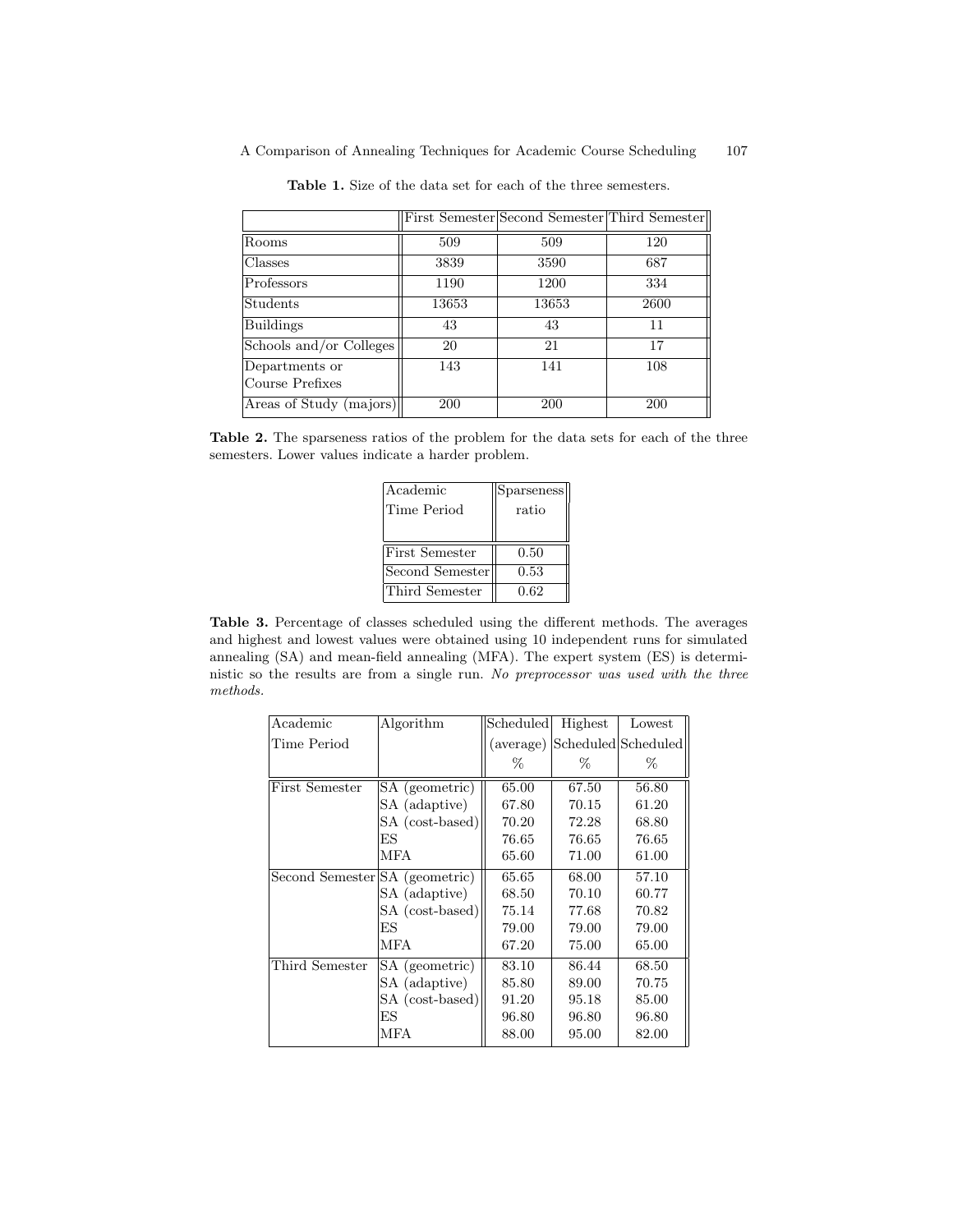| Academic                       | Algorithm       | Scheduled | Highest | Lowest              |
|--------------------------------|-----------------|-----------|---------|---------------------|
| Time Period                    |                 | (average) |         | Scheduled Scheduled |
|                                |                 | %         | %       | %                   |
| <b>First Semester</b>          | SA (geometric)  | 93.90     | 95.12   | 85.20               |
|                                | SA (adaptive)   | 98.80     | 99.20   | 95.00               |
|                                | SA (cost-based) | 100.0     | 100.0   | 100.0               |
| Second Semester SA (geometric) |                 | 95.00     | 98.95   | 89.40               |
|                                | SA (adaptive)   | 99.00     | 99.50   | 98.50               |
|                                | SA (cost-based) | 100.0     | 100.0   | 100.0               |
| Third Semester                 | SA (geometric)  | 97.60     | 98.88   | 90.90               |
|                                | SA (adaptive)   | 100.0     | 100.0   | 100.0               |
|                                | SA (cost-based) | 100.0     | 100.0   | 100.0               |

**Table 4.** Percentage of scheduled classes, averaged over 10 runs of the same initial temperature and other parameters, for three terms using simulated annealing with an expert system as preprocessor.

As expected, each of the methods did much better for the third (summer) semester data, which has a higher sparseness ratio. Our results also confirm what we expected for the different cooling schedules for simulated annealing, in that adaptive cooling performs better than geometric cooling, and reheating improves the result even further.

When a random initial configuration is used, simulated annealing performs very poorly, even worse than the expert system (ES). However, there is a dramatic improvement in performance when a preprocessor is used to provide a good starting point for the annealing. In that case, using the best cooling schedule of adaptive cooling with reheating as a function of cost, we are able to find a valid class schedule every time.

In the case of mean-field annealing, the overall results are generally below those of SA and ES. In addition, we have found in the implementation of this method that the results were quite sensitive to the size of the data as well the type of constraints involved. If we confine ourselves to the set of hard constraints, the results are as good as or even better than the other methods. However if we take into account the medium and soft constraints, that is, the overall cost function, this method does not perform as well.

Student preferences are included only as medium constraints in our implementation, meaning that these do not have to be satisfied for a valid solution, but they have a high priority. For the valid schedules we have produced, approximately 75% of the student preferences were satisfied. This is reasonably good (particularly since other approaches do not deal with student preferences at all), but we are working to improve upon this result.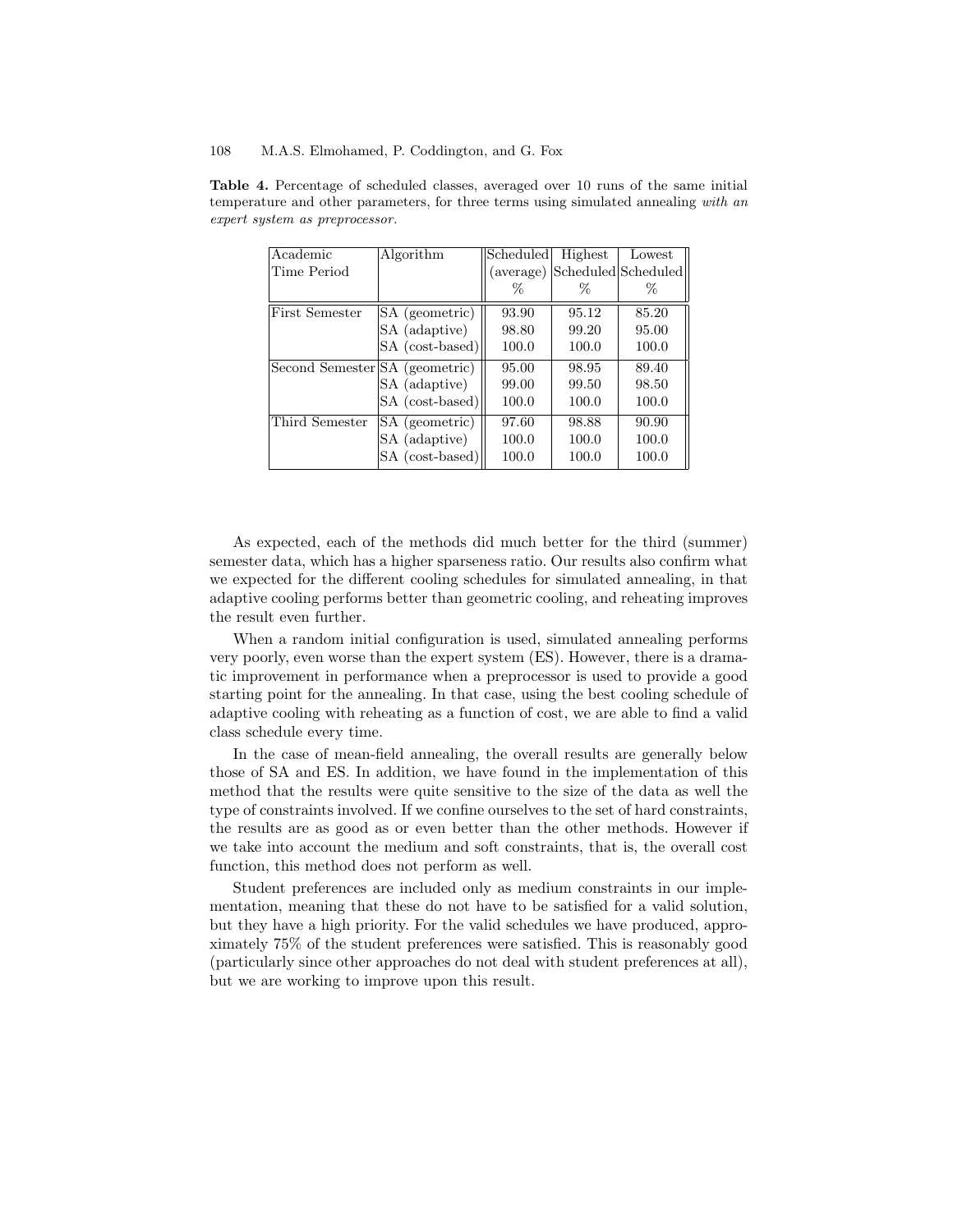### **7 Conclusions**

We have successfully applied simulated annealing to the difficult problem of academic scheduling for a large university. Feasible schedules were obtained for real data sets, including student preferences, without requiring enormous computational effort.

Mean-field annealing works well for small scheduling problems, but does not appear to scale well to large problems with many complex constraints. For this problem, both simulated annealing and the rule-based system were more effective than MFA. It is more difficult to tune the parameters for MFA than for simulated annealing, and because of the complexity and size of the Potts neural encoding, there seems to be no clear way of preserving the state of a good initial configuration provided by a preprocessor when using MFA.

Using a preprocessor to provide a good initial state greatly improved the quality of the results for simulated annealing. In theory, using a good initial state should not be necessary, and any initial state should give a good result, however in practice, we do not have an ideal cooling schedule for annealing, or an ideal method for choosing trial moves and efficiently exploring the search space, and there are restrictions on how long the simulation can take. In general, for very hard problems with large parameter spaces that can be difficult to search efficiently, and for which very slow cooling would be much too time-consuming, we might expect that a good initial solution would be helpful. We used a fairly complex rule-based expert system for the preprocessor, however the type of preprocessor may not be crucial. Other fast heuristics could possibly be used, for example a graph coloring approach [25], or it may be possible to just utilize the schedule from the same semester for the previous year. A modified version of the rule-based system was used to choose the trial moves for the simulated annealing, and the high acceptance rate provided by this system was crucial to obtaining good results.

As expected, for the simulated annealing, adaptive cooling performed better than geometric cooling, and using reheating improved the results even further. The best results were obtained using simulated annealing with adaptive cooling and reheating as a function of cost, and with a rule-based preprocessor to provide a good initial solution. Using this method, and with careful selection of parameters and update steps, we were able to generate solutions to the class scheduling problem using real data for a large university. None of the other methods were able to provide a complete solution.

Our main conclusion from this work is that simulated annealing, with a good cooling schedule, optimized parameters, carefully selected update moves, and a good initial solution provided by a preprocessor, can be used to solve the academic scheduling problem at a large university, including student preferences. Similar approaches should prove fruitful for other difficult scheduling problems.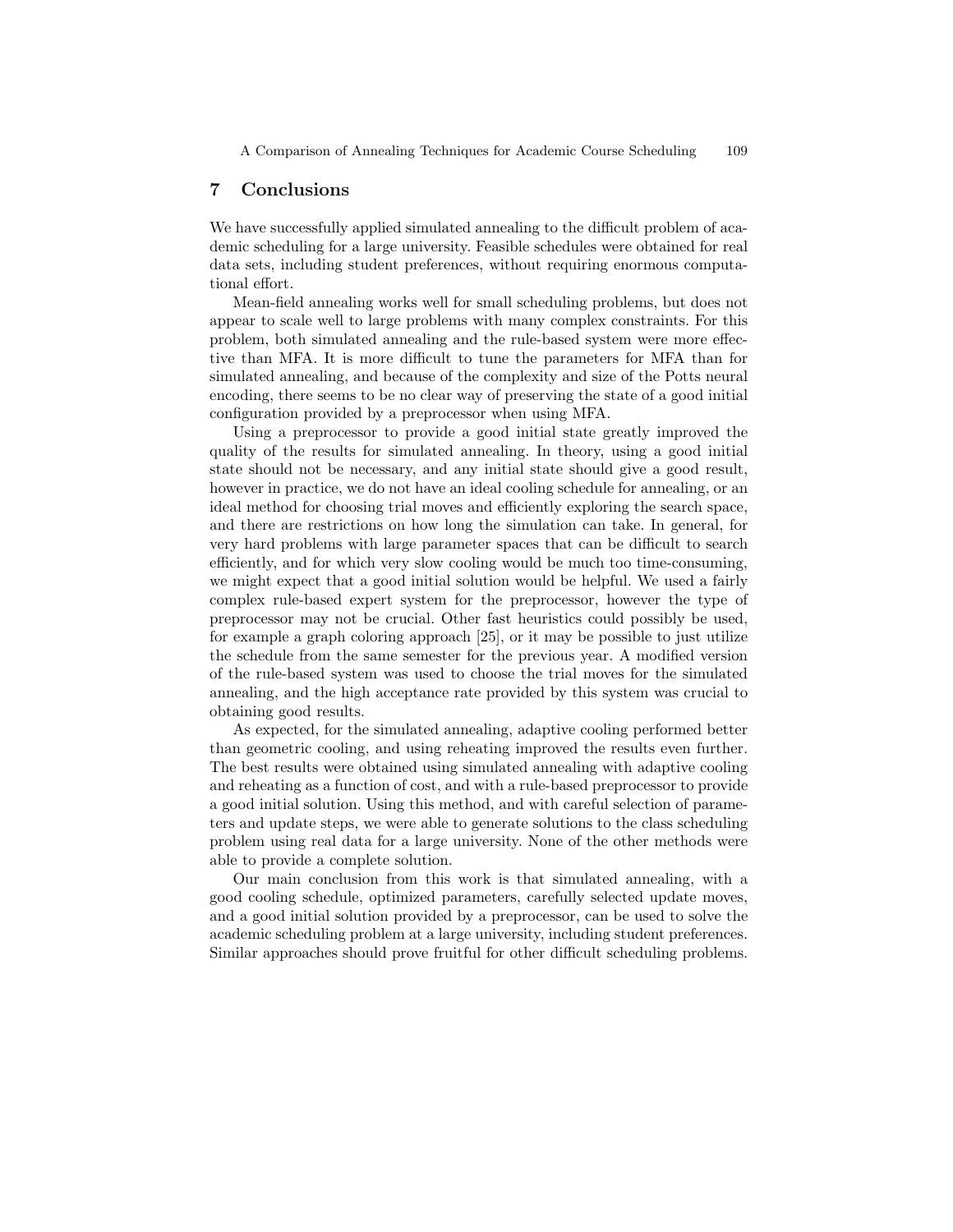# **Acknowledgments**

The first author is very grateful for the valuable discussion and help of Robert Irwin in converting and formatting the registration data prior to the scheduling process. We also would like to thank Andrew Gee and Martin Simmen for the useful comments and suggestions, and Carsten Peterson for the pointers and comments about his papers. Many thanks go to Karen Bedard for providing us with the data and answering so many questions we had about it, Meg Cortese for providing us with a set of building constraints for various departments, and Prof. Ben Ware, Vice President for Research and Computing at Syracuse University, for his support and encouragement.

# **References**

- 1. Aarts, E. H., J. Korst, and P. J. van Laarhoven, "Simulated annealing," in Local Search in Combinatorial Optimization, E. H. Aarts and J. K. Lenstra (eds.), John Wiley and Sons, 1997.
- 2. Abramson, D., "Constructing school timetables using simulated annealing: sequential and parallel algorithms," Management Science 37(1), 98-113, 1991.
- 3. Abramson, D., H. Dang, and M. Krishnamoorthy, "An Empirical Study of Simulated Annealing Cooling Schedules," Griffith Univ. report, Nathan, Qld, Aus. 1994; "Simulated Annealing Cooling Schedules for the School Timetabling Problem," submitted to Asia Pacific Journal of Operations Research, 1996.
- 4. Burke, E., and P. Ross, eds., Practice and Theory of Automated Timetabling, First International Conference, Edinburgh, 1995 : Selected Papers, Lecture Notes in Computer Science no. 1153, Springer, New York, 1996.
- 5. de Werra, D., "An introduction to timetabling," European Journal of Operational Research 19, 151-162, 1985.
- 6. Diekmann, R., R. Lüling, and J. Simon, "Problem independent distributed simulated annealing and its applications," in Applied Simulated Annealing, R. V. Vidal ed., Lecture Notes in Economics and Mathematical Systems, no. 396, Springer-Verlag, 1993.
- 7. Dowsland, K., "Using Simulated Annealing for Efficient Allocation of Students to Practical Classes", Working Paper, Statistics and OR Group, European Business Management School, University College of Swansea, UK, 1994.
- 8. Dowsland, K. and J. Thompson, "Variants of Simulated Annealing for the Examination Timetabling Problem," Working Paper, Statistics and OR Group, European Business Management School, University College of Swansea, UK, 1994.
- 9. Eiselt H. A., and G. Laporte, "Combinatorial Optimization Problems with Soft and Hard Requirements," J. Operational Research Society, vol. 38, No. 9, pp. 785-795, 1987.
- 10. Elmohamed, S., G. C. Fox, P. Coddington, "Course Scheduling using Mean-Field Annealing, Part I: algorithm and Part II: implementation," Northeast Parallel Architectures Center technical report SCCS-782, Syracuse University, Syracuse, NY, 1996.
- 11. Elmohamed, S., P. Coddington, G.C. Fox, "Academic Scheduling using Simulated Annealing with a Rule-Based Preprocessor", Northeast Parallel Architectures Center technical report SCCS-781, Syracuse University, Syracuse, NY, 1997.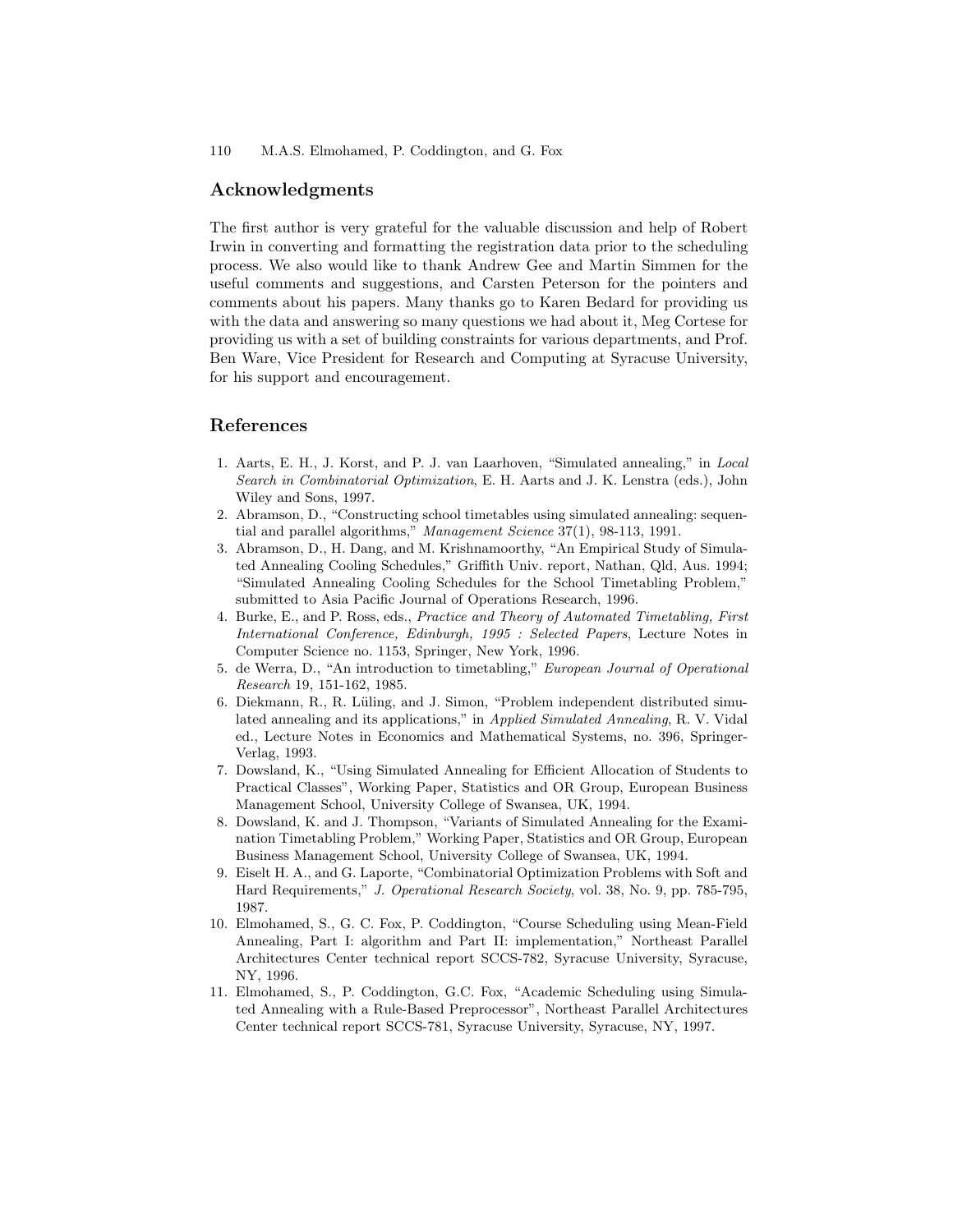- 12. Gee, Andrew, private communication.
- 13. Gislén, L., B. Söderberg, C. Peterson, "Teachers and Classes with Neural Nets," International Journal of Neural Systems 1, 167 (1989).
- 14. Gisl´en, L., B. S¨oderberg, C. Peterson, "Complex scheduling with Potts neural networks," Neural Computation, 4, 805-831, 1992.
- 15. Hertz, J., A. Krogh and R. Palmer, Introduction to the Theory of Neural Computation, Addison-Wesley, Redwood City, CA, 1991.
- 16. Hogg, T., B. Huberman, and C. Williams (editors), Artificial Intelligence, special issue on Phase transitions and the search space, p. 81, 1996.
- 17. Hopfield, J. J., and D. W. Tank, "Neural Computation of Decisions in Optimization Problems," Biological Cybernetics 52, 141 (1985).
- 18. Huang, M., F. Romeo, and A. Sangiovanni-Vincentelli, "An efficient general cooling schedule for simulated annealing," Proc. of the IEEE International Conference on Computer Aided Design (ICCAD), pp. 381-384, 1986.
- 19. Johnson, D., C. Aragon, L. McGeoch, and C. Schevon, "Optimization by Simulated Annealing: an Experimental Evaluation, Part I (Graph Partitioning)," Operations Research 37, 865-892 (1989).
- 20. Johnson, D., C. Aragon, L. McGeoch, and C. Schevon, "Optimization by Simulated Annealing: an Experimental Evaluation, Part II (Graph Coloring and number partitioning)," Operations Research 39, No. 3, 865-892 (1991).
- 21. Johnson, D., and L. McGeoch, "The Traveling Salesman Problem: A Case Study in Local Optimization," in Local Search in Combinatorial Optimization, E. H. Aarts and J. K. Lenstra (eds.), Wiley and Sons, 1997.
- 22. Kirkpatrick, S., C. D. Gelatt, Jr., and M. P. Vecchi, "Optimization by Simulated Annealing," Science 220, 671-680, (13 May 1983).
- 23. Kirkpatrick, S., "Optimization by simulated annealing: Quantitative studies," J. Stat. Physics 34, 976-986 (1984).
- 24. Lister, R.,"Annealing Networks and Fractal Landscapes," Proc. IEEE International Conference on Neural Nets, March 1993, Vol. I, pp 257-262.
- 25. Miner, S., S. Elmohamed, and H. W. Yau, "Optimizing Timetabling Solutions Using Graph Coloring," 1995 NPAC REU program, NPAC, Syracuse University, Syracuse, NY, 1995.
- 26. Mouritsen, O. G., Computer Studies of Phase Transitions and Critical Phenomena, Springer-Verlag, Berlin, 1984.
- 27. Otten, R., and L. van Ginneken, The Annealing Algorithm, Kluwer Academic Publishers, 1989.
- 28. Peterson, C., and B. Söderberg, "Artificial Neural Networks and Combinatorial Optimization Problems," Local Search in Combinatorial Optimization, E.H.L. Aarts and J.K. Lenstra (eds.), Wiley and Sons, 1997.
- 29. Peterson, C., and B. Söderberg, "A New Method for Mapping Optimization Problems onto Neural Nets", International Journal of Neural Systems 1, 3 (1989).
- 30. Schaerf, A., "A survey of automated timetabling," Department of Software Technology, Report CS-R9567, CWI, Amsterdam, The Netherlands.
- 31. Simmen, Martin, Personal Communication.
- 32. Sorkin, G., Theory and Practice of Simulated Annealing on Special Energy Landscapes, PhD. Thesis, Dept. of Electrical Engineering and Computer Science, University of California, Berkeley, July 1991.
- 33. Thompson, J., and K. Dowsland, "General Cooling Schedules for Simulated Annealing Based Timetabling Systems," Proceedings of the 1st International Conf. on the Practice and Theory of Automated Timetabling, Napier Univ., Edinburgh 1995.